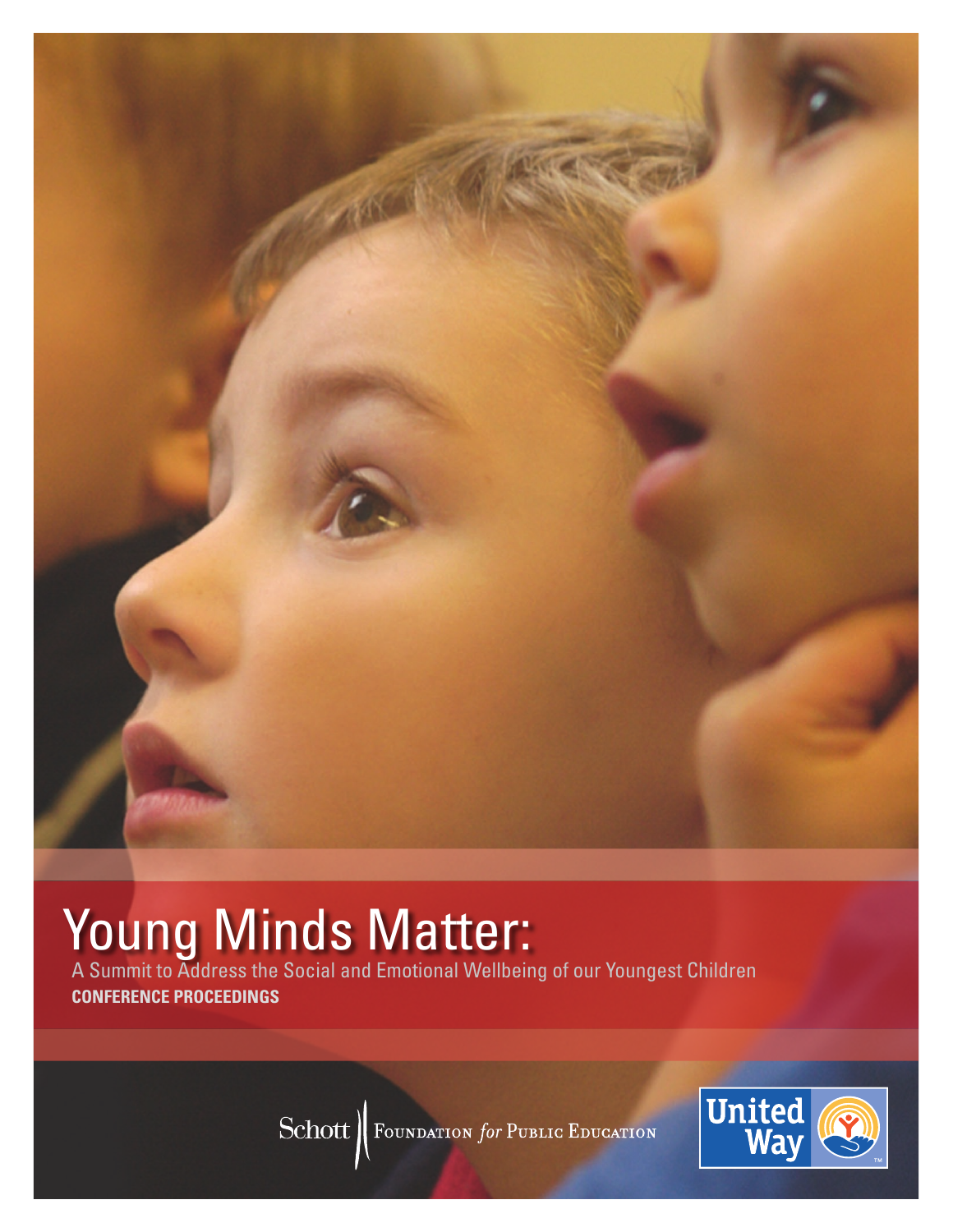# YOUNG MINDS MATTER

# **SPONSORS**

# THE SCHOTT FELLOWSHIP IN EARLY CARE AND EDUCATION

Together for Kids Coalition

Massachusetts Head Start State Collaboration Office,

Massachusetts Department of Early Education and Care

Massachusetts Early Childhood Comprehensive Systems,

Massachusetts Department of Public Health

United Way of Massachusetts Bay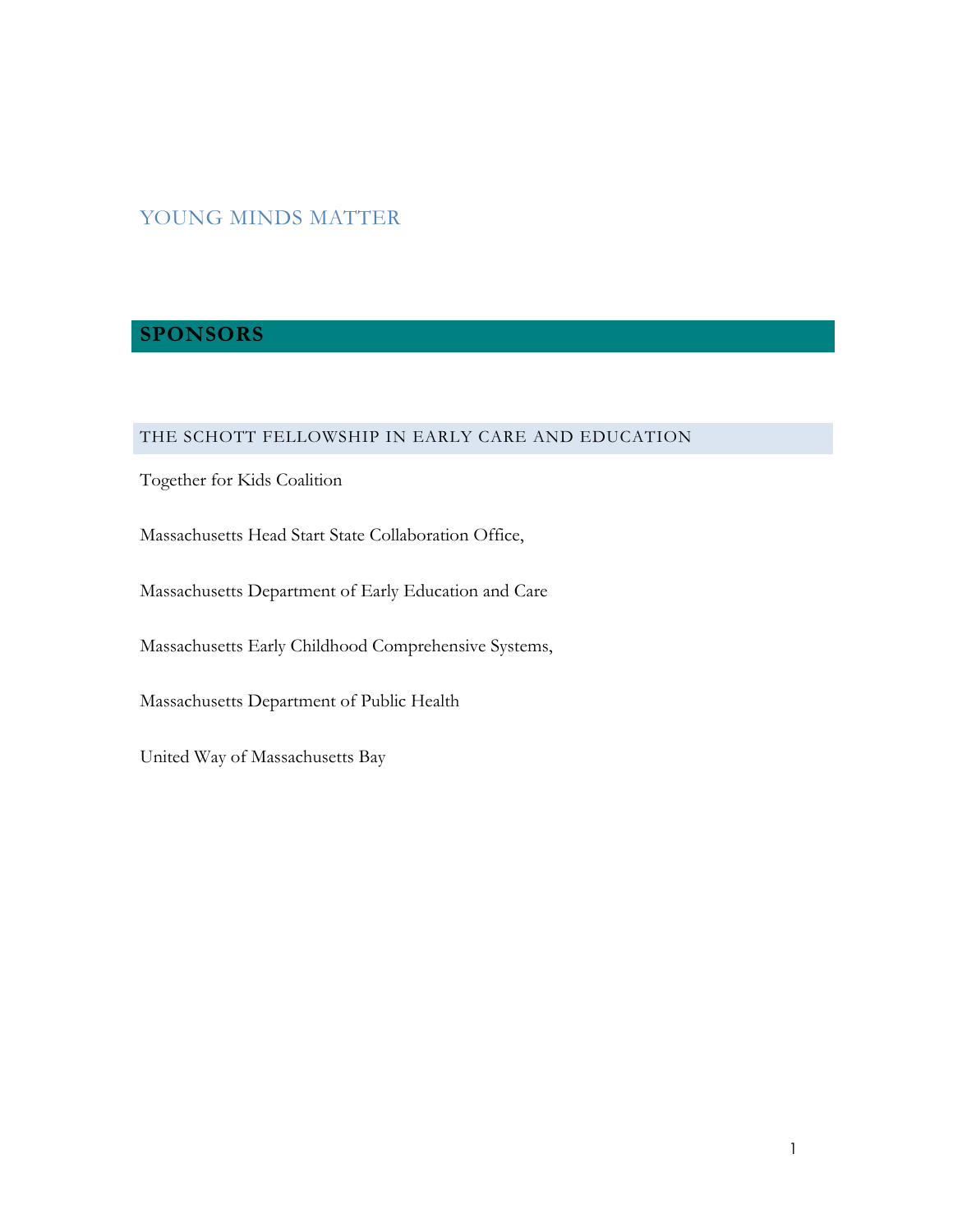# **SUPPORTERS**

Massachusetts Department of Early Education and Care Massachusetts Department of Public Health Massachusetts Department of Education Massachusetts Department of Social Services Massachusetts Department of Mental Health Massachusetts Head Start Association United Way of Central Massachusetts United Way of Hampshire County The Irene E. and George A. Davis Foundation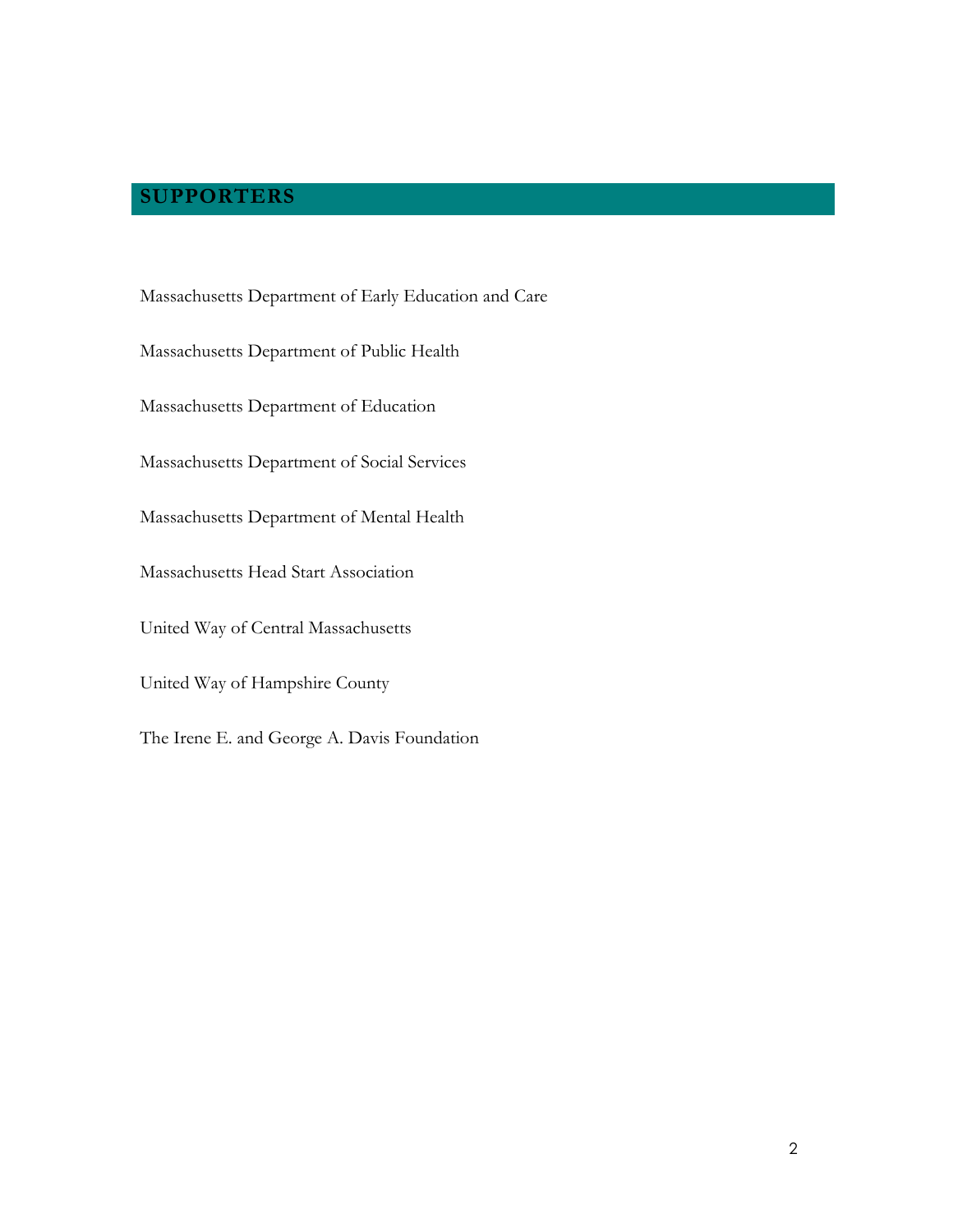#### **Acknowledgements**

United Way of Massachusetts Bay and Merrimack Valley wishes to acknowledge and thank the individuals whose notes contributed to the development of this document. We would like to thank Jessica Dym Bartlett, Kitt Cox, Anna Cross, Lei-Anne Ellis, Mei-Hua Fu, Joan Matsalia, Bryce McClamroch, Carol Nolan, Barbara Prindle-Eaton, Kate Roper, Stan Schwartz, and Annie Waddoups. An additional thank you is due to Ellen Powell Kiron for her skillful synthesis of the themes and ideas to emerge from *Young Minds Matter.* United Way also acknowledges the work of Peg Sprague, Caroline Ross, Clare Sanford, and United Way's marketing team for contributing to these proceedings.

We would also like to thank the Schott Fellowship in Early Care and Education for its support and partnership throughout the planning process for *Young Minds Matter* and in developing this documentation report.

#### *ABOUT UNITED WAY OF MASSACHUSETTS BAY AND MERRIMACK VALLEY*

*Our mission is to bring the community together to help improve people's quality of life.*

Our vision is that in ten years, the Greater Boston metropolitan area will be the best place for children in the *country.*

Among the most important ways to improve the quality of life among our communities is to both strengthen the financial security of parents and ensure that children are getting the nurturing support and educational opportunities that will *prepare them for adulthood.*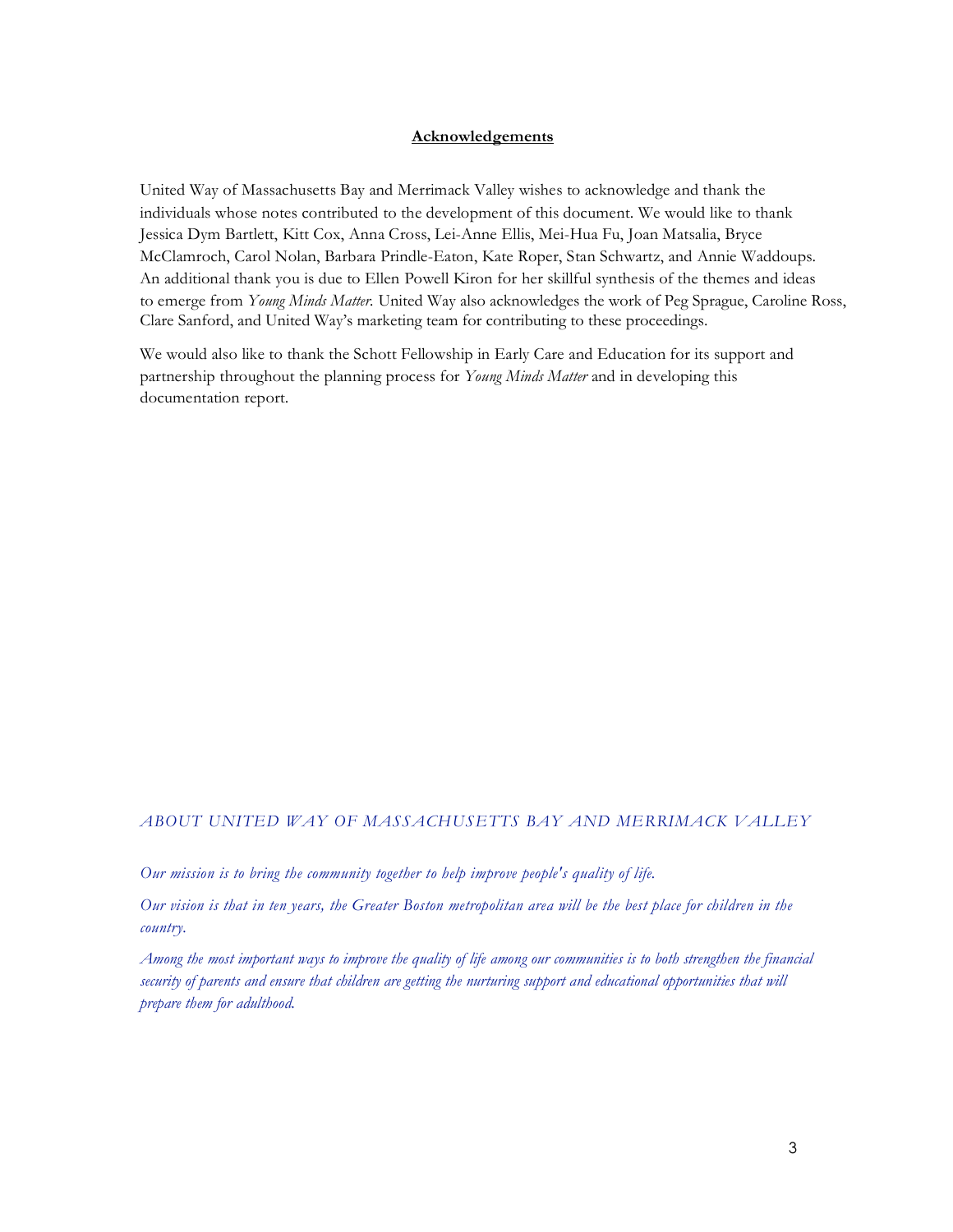#### **TABLE of CONTENTS**

| COMPONENTS OF EFFECTIVE EARLY CHILD MENTAL HEALTH CONSULTATION 9 |  |
|------------------------------------------------------------------|--|
|                                                                  |  |
|                                                                  |  |
|                                                                  |  |
|                                                                  |  |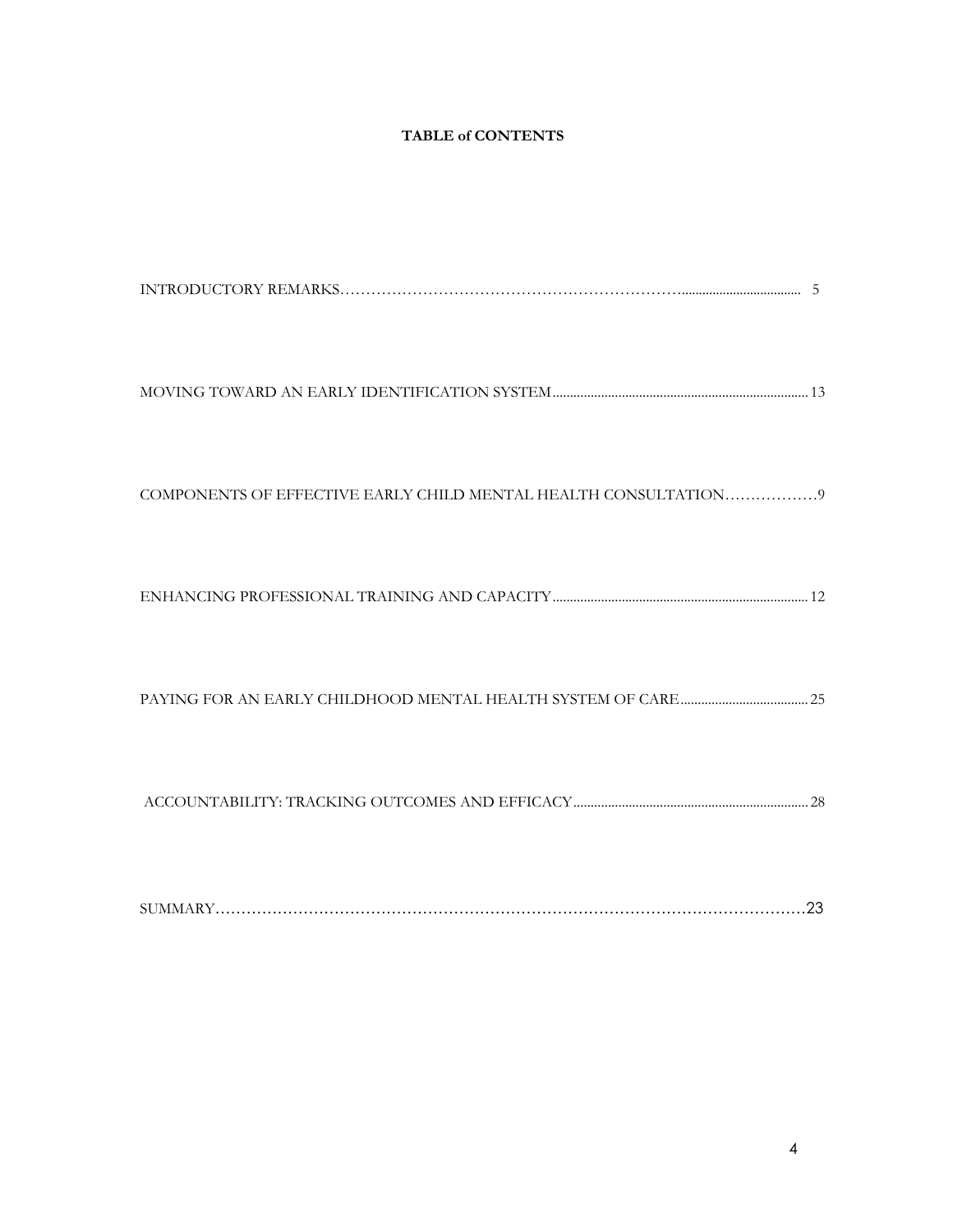# <span id="page-5-0"></span>**I. INTRODUCTION AND WELCOMING REMARKS**

This paper documents the proceedings of *Young Minds Matter: A Summit to Address the Social and Emotional Wellbeing of our Youngest Children*. The Summit was held at the Omni Parker House on November 1, 2006, and was sponsored by the following organizations:

- United Way of Massachusetts Bay and Merrimack Valley;
- Schott Fellowship in Early Care and Education;
- Together for Kids Coalition;
- Massachusetts Head Start State Collaboration Office, Massachusetts Department of Early Education and Care;
- Massachusetts Early Childhood Comprehensive Systems, Massachusetts Department of Public Health.

The purpose of the day-long Summit was to bring together leaders from elected office, private foundations, not-for-profits, public agencies, families, pediatric and clinical settings, and universities to share information and develop recommendations about the challenge of creating a comprehensive, coordinated, high-quality system of early childhood mental health in Massachusetts.

Dr. Jane Knitzer, Executive Director of the National Center for Children in Poverty, addressed the morning plenary and illuminated major themes and issues facing Massachusetts. In the afternoon, the Summit offered a series of workshops in which participants explored existing early childhood and family support services in Massachusetts, noted key system elements, barriers, and gaps**,** and identified policy recommendations in response. This paper summarizes the morning and afternoon sessions and provides a recap of the overarching themes and policy recommendations that emerged.

#### **INTRODUCTORY REMARKS**

## **Milton J. Little, Jr., President and CEO, United Way of Massachusetts Bay and Merrimack Valley (UWMB)**

This is a pivotal time in which the importance of early childhood mental health is gaining legitimacy from the not-so-usual suspects, inlcuding *The Wall Street Journal* (see ["Sending the Baby to a Shrink,](http://pqasb.pqarchiver.com/wsj/access/1150232881.html?dids=1150232881:1150232881&FMT=ABS&FMTS=ABS:FT&date=Oct+24%2C+2006&author=Elizabeth+Bernstein&pub=Wall+Street+Journal&edition=Eastern+edition&startpage=D.1&type=8_90&desc=Sending+the+Baby+T)" Elizabeth Bernstein, *The Wall Street Journal*; Oct 24, 2006). The article is a powerful acknowledgement of work that is normally out of the public eye.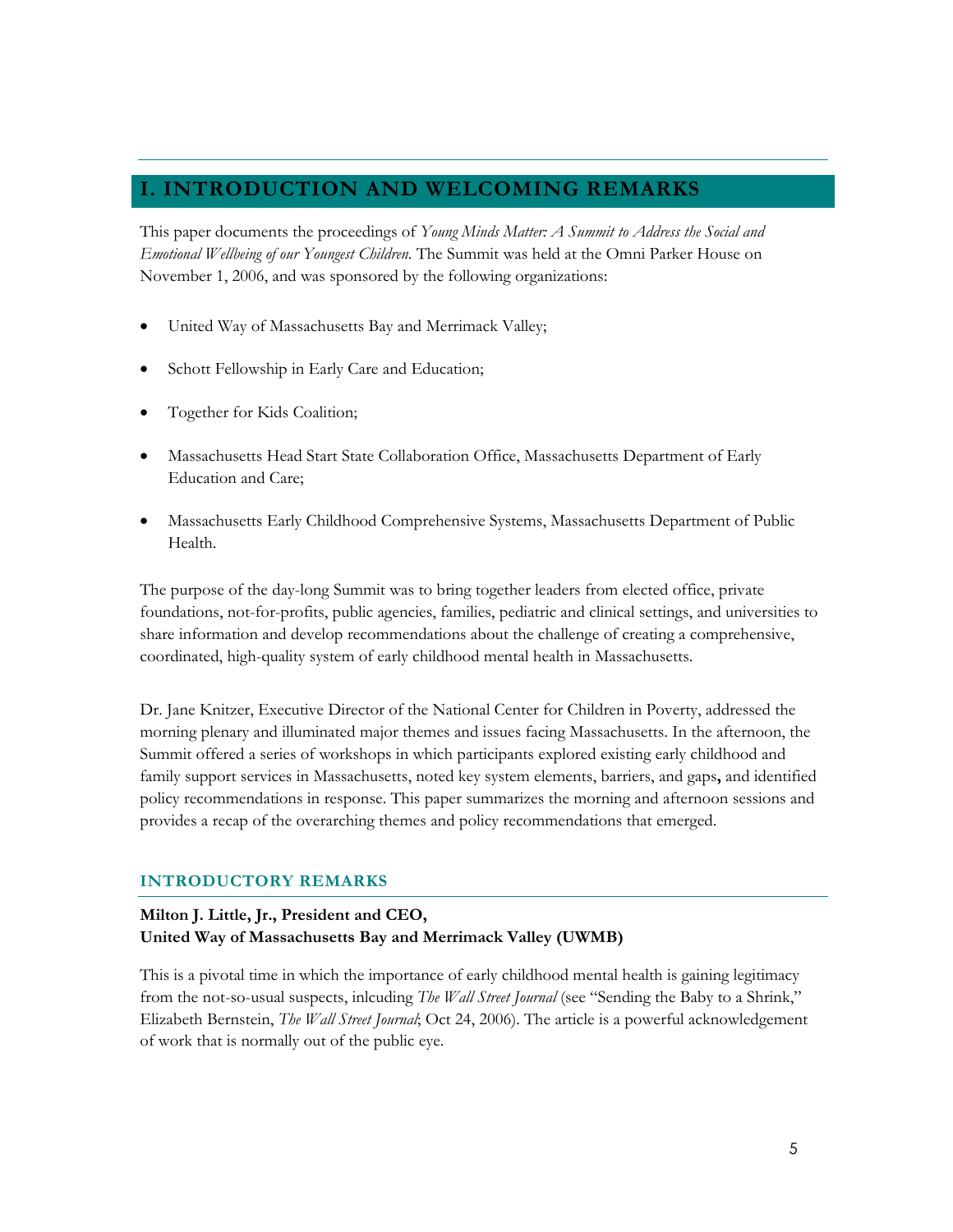Although the public has been given the invaluable message that focusing on the social and emotional well-being of young children is desirable, we must remember an overarching principle: that is, this work is about getting all children what they need and deserve, regardless of circumstances. Let us begin the work of "knocking down the walls" and move past old barriers to do what is needed and what is right.

## **Valora Washington, Executive Director, Schott Fellowship in Early Care and Education**

All children need intellectual ability, motivation to learn, and social and emotional capacities. Given Massachusetts' preschool expulsion rates—among the ten highest in the country—we know the needs are great. We also know that early childhood mental health consultation has been effective across the Commonwealth. Let us talk about social and emotional health for all children and let us make Massachusetts the best place to be a child.

Our opportunity today is to make the case for early childhood mental health, describe the elements of a system, share information about what is currently available, explore public-private partnerships, and discuss strategies for achieving desired outcomes. What happens after today is most important..

# **KEYNOTE SPEAKER**

# **Dr. Jane Knitzer, Executive Director, National Center for Children in Poverty (NCCP) Clinical Professor of Population and Family Health, Mailman School of Public Health, Columbia University**

Dr. Knitzer is nationally regarded as the foremost expert on the topic of early childhood social and emotional development. She proposes a framework for thinking about a single, statewide early childhood mental health system of care. Currently, the prevalence of effective pilot projects in Massachusetts that have not been brought to scale nor effectively connected to one another is emblematic of larger fragmented early childhood and family support systems. To address the fragmentation, Dr. Knitzer recommends that leaders from across systems set common goals, supported by investment of new monies. A cross-system strategic plan and commitment to investing in fiscal infrastructure, she explained, could knit together the disparate system pieces.

To most effectively build the systemic capacity to develop a single system, Dr. Knitzer makes the case for placing supports where children and families are naturally located so that continuity of services and relationships, cultural relevancy, and access are not compromised. Based on national trends, systems and policies that focus on targeted interventions and organize funding streams and eligibility around levels of risk are the most appropriate response to varying levels of need. Children identified as "in need" are, at a minimum, at higher risk than the population at-large. Therefore, intentional strategies must be built to help these children and families. Dr. Knitzer also notes that substance abuse, adult mental health, and domestic violence specialists must all be involved. Targeting all higher risk and Medicaid eligible young children requires finely tuned, strategic program and fiscal planning.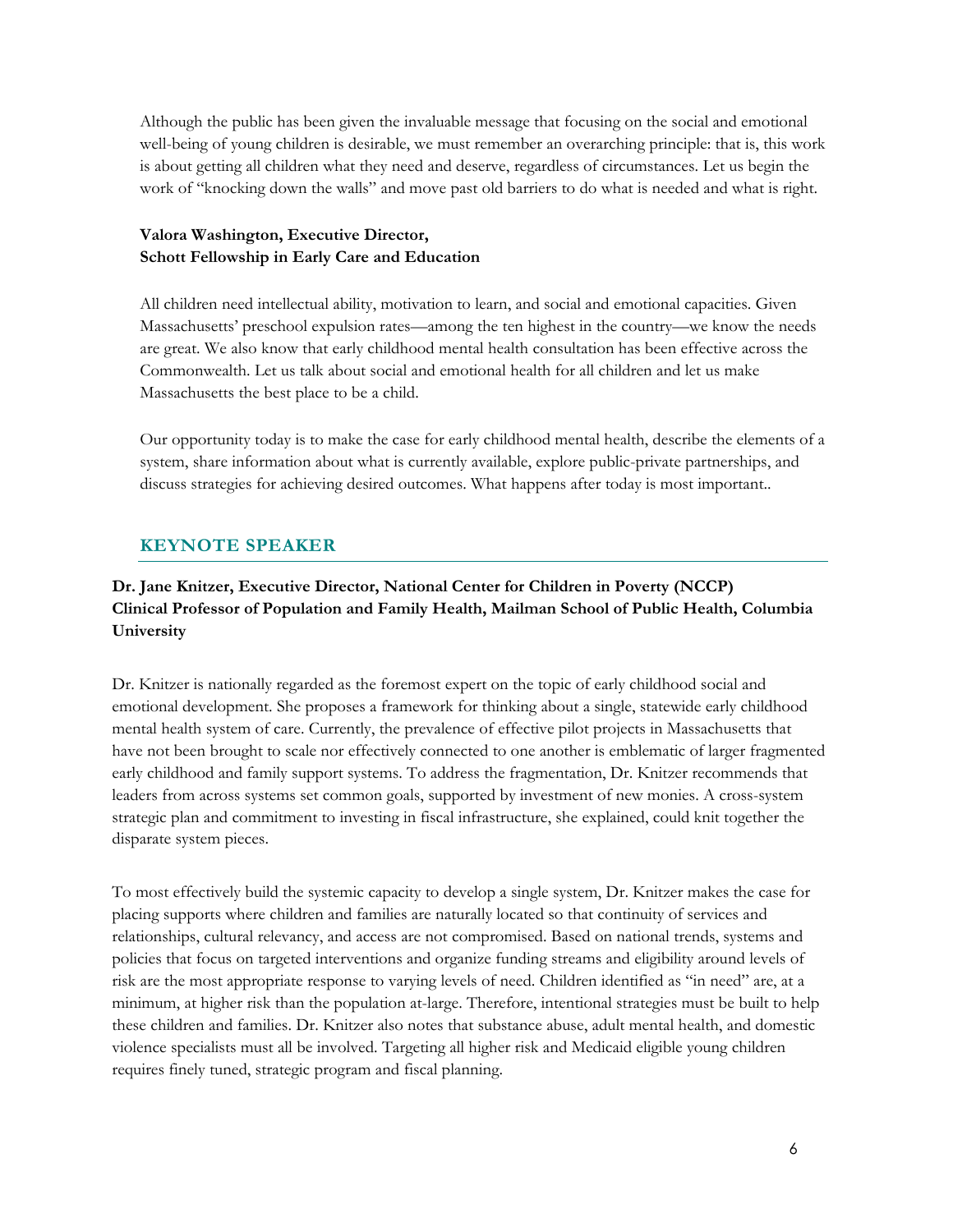Drawing from her national perspective, Dr. Knitzer observes that only systemic approaches achieve optimal results. She encourages stakeholders to learn from cross-sector models across the country that see issues as systemic problems rather than problems of the child, the parent, or child care provider. While Massachusetts' poverty line is lower than what exists nationally, extreme poverty still exists with dire consequences for all realms of early childhood development.

Dr. Knitzer finds that well-crafted systemic strategies are those that support a network or team approach, bringing together everyone involved for a coordinated, multidisciplinary response. Massachusetts needs to develop the policy structure to support professionals in multidisciplinary work. Dr. Knitzer recommends that attention be paid to findings from evidence-based interventions that demonstrate improved outcomes (e.g., early childhood mental health consultation) such as the Together for Kids Project (TFK) in Worcester, funded by the Health Foundation of Central Massachusetts and the United Way of Central Massachusetts. One-third of the states across the country have made an investment at various levels in mental health consultation. To effectively support expanded consultation, Dr. Knitzer advises that crosssystem social/emotional competencies be developed for all teachers, and that children be screened individually with validated, researched based tools. She cautioned against 'garden variety' consultation that is generic, diluted, and produces no effect. Every early childhood mental health consultant should understand the effect of poverty on children and adults, due to the trans-disciplinary nature of the work. Dr. Knitzer also recommends that consultants be linked through a statewide network, and that stakeholders promote public-private partnerships, and universal language, goals, and visions.

Many people do not understand what healthy social/emotional childhood development looks like in concrete terms. For example, one infant-toddler reading program instructor told Dr. Knitzer that she knows nothing about promoting social/emotional development. When Dr. Knitzer asked if she puts her arms around the children when she reads to them the instructor replied, "of course." That early relationship between instructor and infant, with opportunity for connection, promotes healthy social/emotional development and is inextricably intertwined with early cognitive and language development. Most importantly, children need to feel good about themselves in order to become engaged learners. Dr. Knitzer recommends that Massachusetts take a page from Dr. Jack Shonkoff's book, *From Neurons to Neighborhoods,* about the importance of these earliest relationships.

The state needs to articulate common goals and outcomes. What does Massachusetts want to achieve? What does it take from pre-birth to age eight to succeed in school? Considerable attention is given to cognitive development but not necessarily the right attention. Dr. Knitzer urges stakeholders to expand the definition of "quality," pursue what is known about effective learning strategies, and learn from the effects of poor quality child care (*e.g.,* children with behavioral problems). In many cases, clinical intervention with the child may not be necessary—we sometimes simply need to mentor and support providers already doing the right things with children. Early childhood mental health consultants should work where children are being served, and where there is a real possibility to sustain relationships between teachers, children, consultants, and families. That builds systemic capacity for children facing the highest risk factors*.*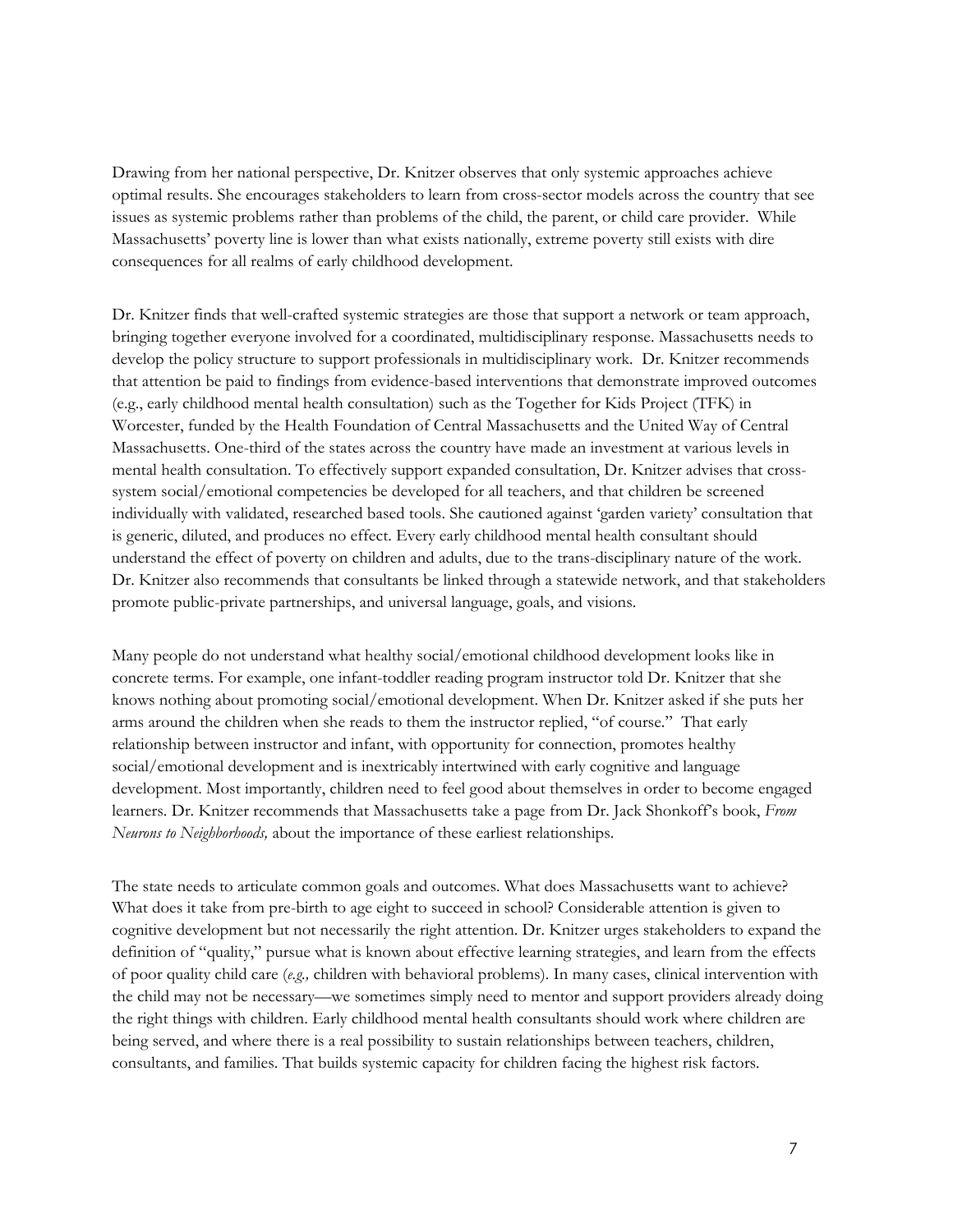#### **What else can Massachusetts do to get its fragmented system organized**? Dr. Knitzer recommends:

- Provide continuity: a major principle in early childhood that must be supported by the system fiscally and otherwise;
- **Develop strategic common analysis about parenting**: Powerful, effective, evidence-based research indicates that parents can improve their parenting skills by visualizing themselves using proven tools and techiniques. Engaging parents in high-risk families and expanding developmental/anticipatory guidance will advance parents' knowledge about childhood development;
- **Extend the issue of trauma in children into early childhood**: The mental health system is not positioned to look at how trauma affects learning, and how adults' pasts affect parenting.
- Begin to address parental mental health issues in conjunction with well-child visits.
- **Match Medicaid and state dollars to help pay for consultation:** Use fiscal matching so that the state can pay for different aspects of mental health consultation.

# **PANEL DISCUSSION WITH COMMISSIONERS AND AGENCY REPRESENTATIVES**

#### **Ann Reale, Commissioner, Massachusetts Department of Early Education and Care (EEC)**

- Challenges;
	- o A lack of sufficient data presents significant challenges in understanding which children are affected, what the problems look like, and the results of various strategies.
- Strategies;
	- o The best way to help young children is to help those closest to them;
	- o The Comprehensive Early Childhood Consultation Program currently supports 14 clinicians in various mental health consultation programs. By the end of the year, another 6 grants for direct, on-site consultation will be awarded to community based programs to focus on eliminating preschool expulsion;
	- o A new grant has been released which combines the Massachusetts Family Networks with the Parent Child Home Program (early literacy);
	- o Through work with the Massachusetts Early Childhood Comprehensive Systems (MECCS) Project, the Commissioners of the Massachusetts Departments serving young children have come together and will continue to meet on a quarterly basis to focus their efforts around issues of young children, their families, and all domains of their development.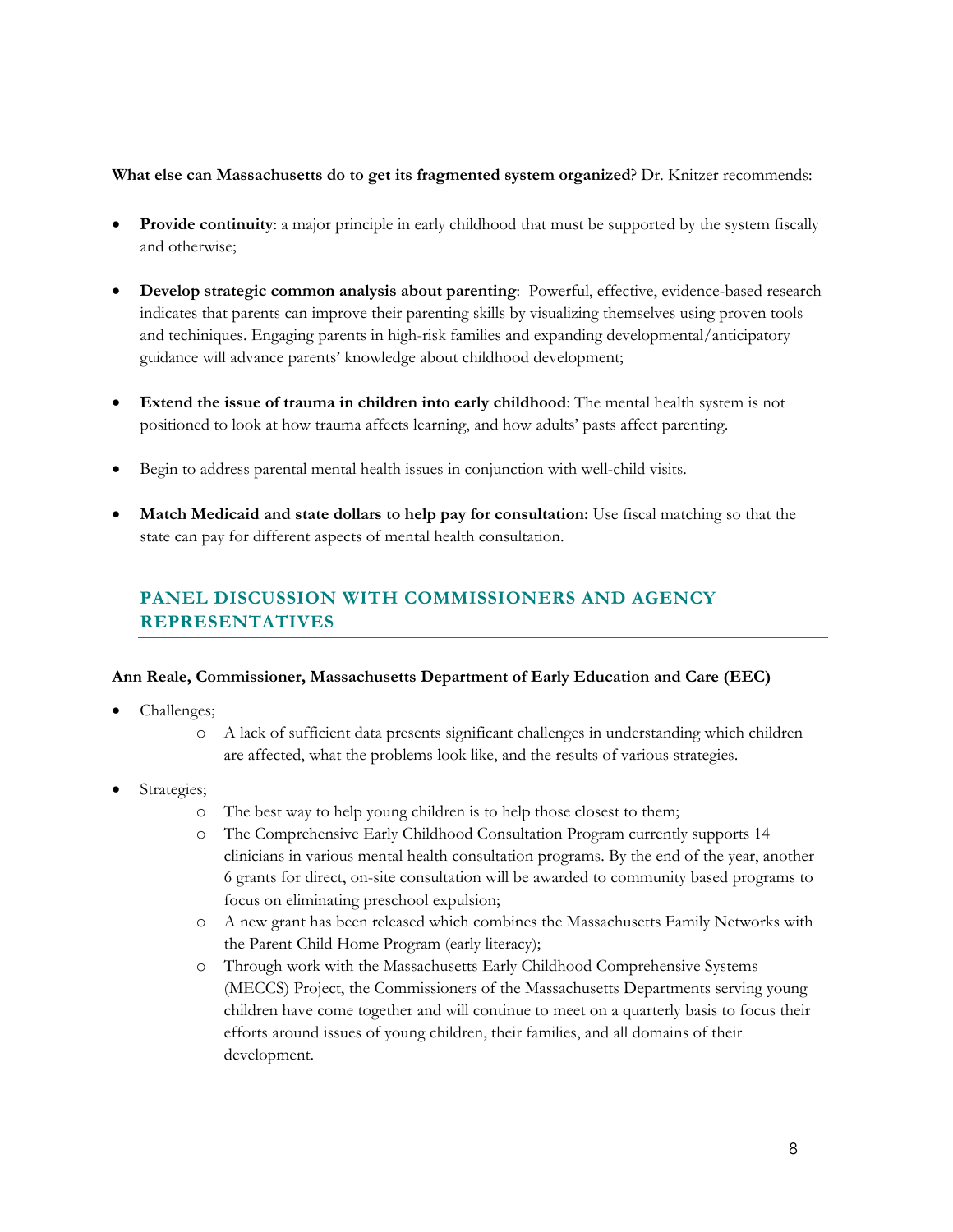#### **David Driscoll, Commissioner, Massachusetts Department of Education (DOE)**

- Challenges;
	- o Massachusetts, the home of John Adams and Horace Mann, is a place where we "step up for children" (John Adams). We still operate in silos but we're doing better;
	- o We need to start with the needs of children—too often we start with the needs of adults.
- Strategies;
	- o Positive steps were taken in the Commonwealth with the creation of EEC and the appointment of Ann Reale as Commissioner. DOE started a strategic plan to identify goals and major challenges, including addressing the achievement and excellence gaps, and preventing gaps from occurring in the first place;
	- o The push for universal pre-kindergarten has turned out to be less expensive than anticipated;
	- o Perhaps the most effective and affordable strategy that a school can use to improve student performance is offering school breakfast. DOE conducted a study with Project Bread that showed an increase in academic test scores when children ate breakfast. Central to many children's academic performance, behavior, and overall well-being—school breakfast should never be sacrificed because resources are shifted towards MCAS.

#### **Elizabeth Childs, Commissioner, Massachusetts Department of Mental Health (DMH)**

- DMH's goals are improved access, decreased fragmentation, and increased coordination. The Massachusetts Department's guiding principles are early identification and intervention, family collaboration, services within a family context, and comprehensive and evidenced-based programs;
- Challenges;
	- o Need better data to identify what works for family and child functioning;
	- o Need commitment from early childhood systems; building on successful innovations; honest dialogues among families, providers, educators and policymakers; opportunities for training and setting standards of professional development so that transfer of knowledge and expertise occurs.
- Strategies;
	- o Current DMH cross-systems work**;** 
		- MECCS Executive Committee meets quarterly to tackle fragmentation and coordination issues;
		- Collaboration with Parent Advocacy League (PAL) includes parental involvement with courts, DSS, DYS, and education systems;
		- Models to build on and improve include the Comprehensive Mental Health in Child Care (CMHCC) and Massachusetts Child Psychiatric Access Project (MCPAP).
	- o Broad policy agenda approaches;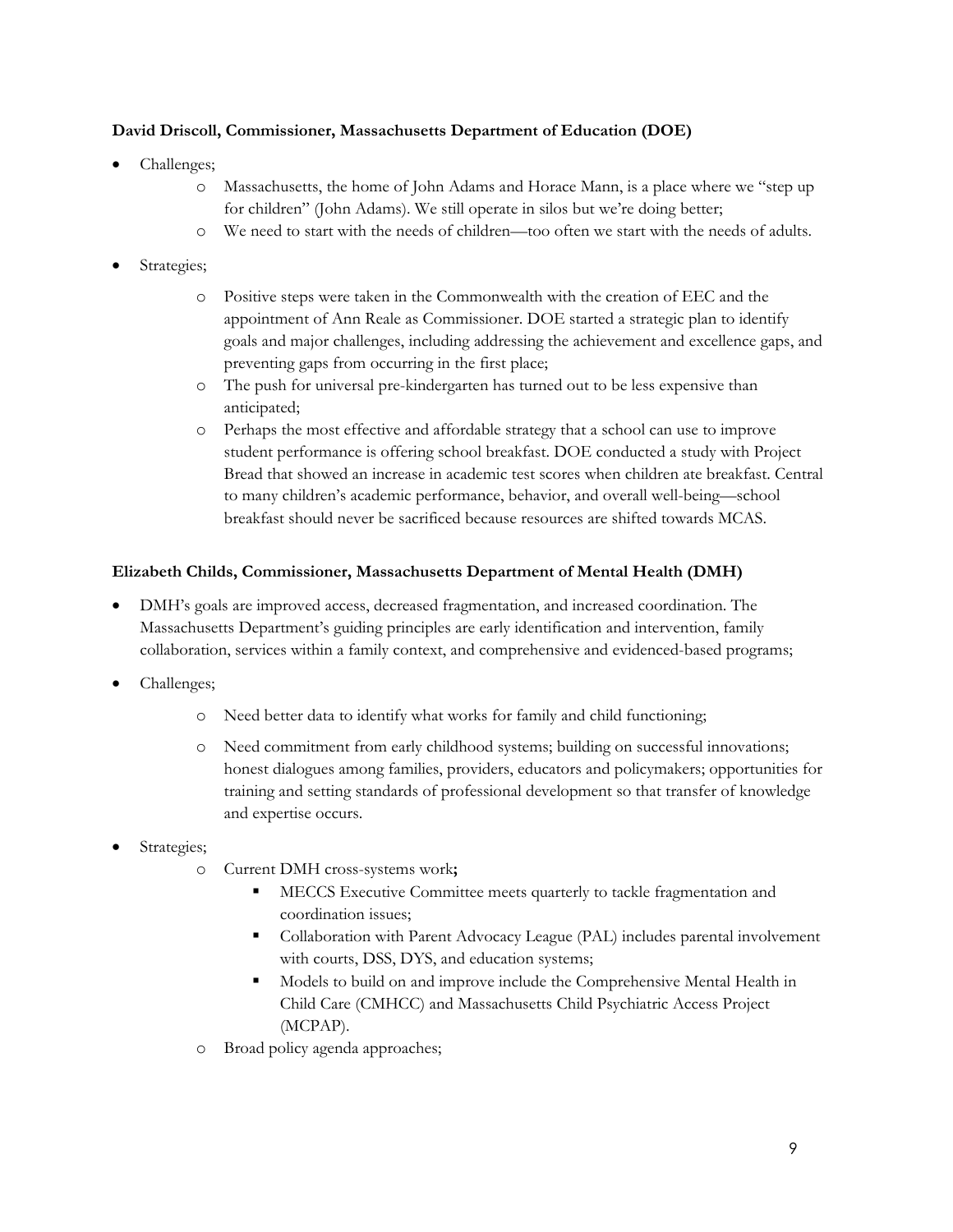- The Special Governor's Commission on Children's Mental Health prioritized early identification and screening in pediatric offices, reducing high rates of preschool expulsion and ensuring that all mental health interventions are family-focused;
- The U.S. District Court's landmark decision in Rosie D. v. Romney requires the Commonwealth to provide comprehensive assessments, case management, and in-home behavioral supports for all Medicaid-insured children.
- o Key elements of a well-functioning mental health system;
	- High quality;
	- Effective;
	- Promotes continuity (consistency of care, services, and people across systems to assure best results when multiple hand-offs occur);
	- Encourages strong family commitment/network to foster the goal of resilient children and families.

#### **Sally Fogerty, Associate Commissioner, Massachusetts Department of Public Health (DPH)**

- DPH focuses on early identification, intervention, promotion, and prevention. Jack Shonkoff's research on early brain development has helped affect the best possible level of health and wellness during pre-pregnancy and birth;
- Challenges;
	- o Need to integrate primary care settings with mental health settings and support natural linkages;
	- o Challenges remain with identifying problems, where to refer, and how to address when no referrals are available.
- Strategies;
	- o F.O.R. Families is a strong model for homeless families;
	- o Early identification thwarted when substance abuse is involved. DPH is shoring up linkages across substance abuse, behavioral health, and parenting issues.

#### **Neal Michaels, Director of Early Intervention and Special Projects, Massachusetts Department of Social Services (DSS)**

- DSS is legislated by CAPTA to refer children ages zero to three with supported reports of abuse and neglect to Early Intervention. The Massachusetts Early Childhood Linkage Initiative (MECLI) existed in pilot form through collaboration with DSS, DPH, and Brandeis University even prior to federal mandate;
- Level of activity and need within DSS is reflected by the following data;
	- o 12,000 children ages five and under in DSS system;
	- o 14,000 investigations a year on children under age three;
	- o 22 percent of children in foster care are age five and under;
	- o 26 children in residential care are age five and under.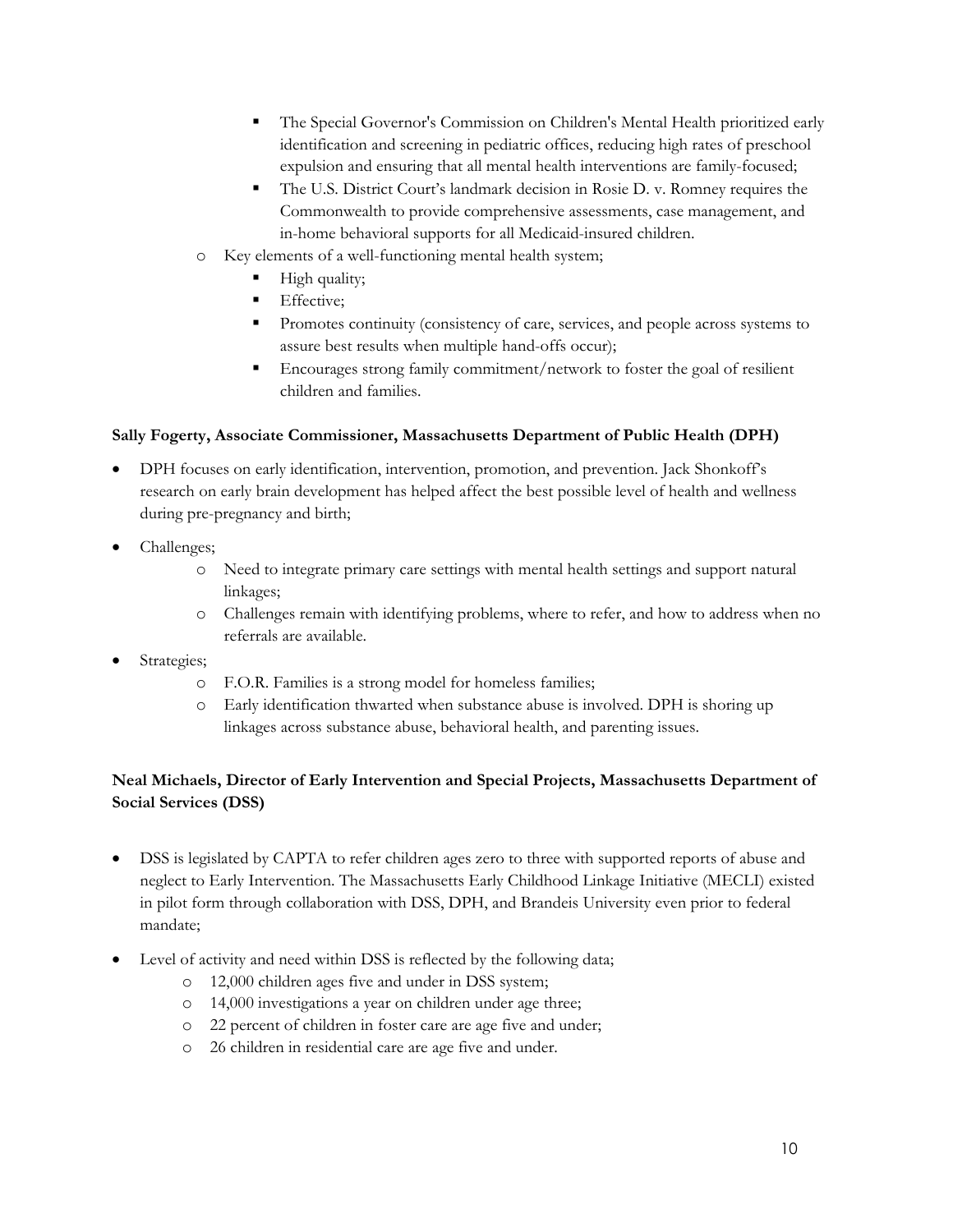- Challenges;
	- o Disproportionate numbers of open cases are people of color. Annie E. Casey Foundation awarded grant to DSS to address this;
	- o Need to think about permanency decisions differently for young children even more pressing given the substantial increase in the number of children ages birth to five in the DSS caseload — and what research tells us about children placed in substitute care before they are two months old;
	- o Families' experiences vary as internal procedures are inconsistently followed across the state's 29 area offices.
- Strategies;
	- o Collaborating extensively with EEC and received \$5 million dollars this year to eliminate child care waiting lists;
	- o Developed alternate response system for families who do not need protective services, just help with basic needs;
	- o Working with Children's Trust Fund on Healthy Families, young parent support, and teen living programs;
	- o Shifting from a deficit-based model to one where structures and practice are changed to emphasize prevention, to use a family assessment model, and to establish an agency level family advisory committee;
	- o Pioneered a substance-exposed newborn treatment project in collaboration with DPH and community-based organizations.

#### **DR. KNITZER'S REVIEW OF PANEL DISCUSSION**

Some structures are in place that address system building needs, such as quarterly MECCS Executive Committee meetings. However, thinking deeply about ways to coordinate these efforts still needs to happen. Preexisting linkages present opportunities for further conversation and deepening commitment until coherence exists in our goals and is socialized into the culture of our systems.

A coordinated goal of preventing and reducing the achievement gap would promote well-being and successful entry into schools. To move forward in this arena, there needs to be focused, honest dialogue across agencies that asks several questions. What is each agency doing to promote effective infant/toddler mental health consultation? What more can we do? What can agencies contribute to existing DMH and EEC mental health consultation models? Where are the overlaps and the gaps?

MECCS can do the staff work to help sort through these questions, but the dialogue must involve family members and address race and language. Progress requires a shared cross-agency agenda and an assessment of achievement markers. Development of a strategic plan starts with each child.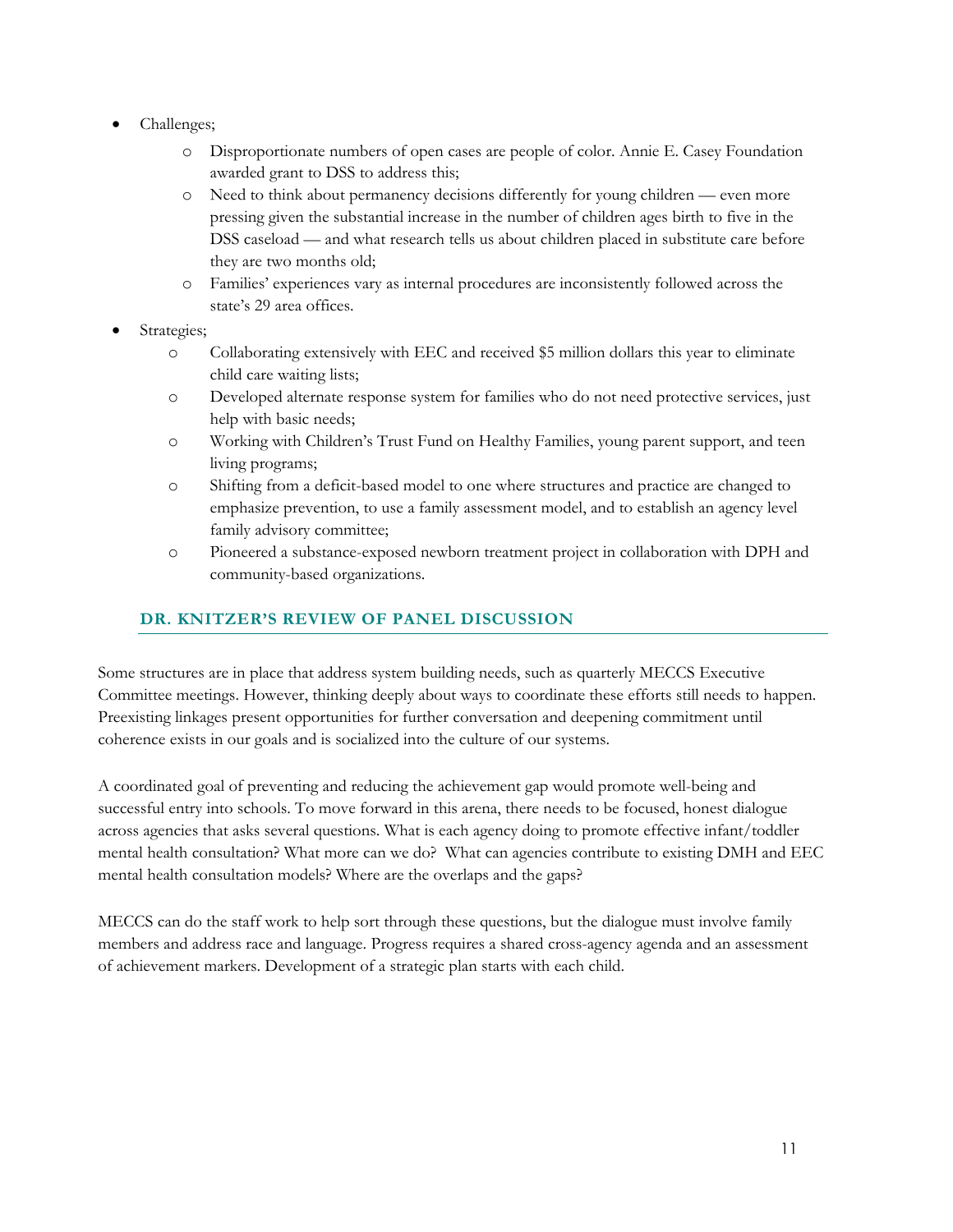# **AFTERNOON WORKSHOPS**

Summit participants attended afternoon workshops to explore five different aspects of an early childhood mental health system of care. The workshops were:

- A. Moving Toward a System of Comprehensive Early Identification;
- B. Enhancing Professional Training and Capacity;
- C. Components of Effective Early Child Mental Health Consultation;
- D. Paying for an Early Childhood Mental Health System of Care;
- E. Accountability: Tracking Outcomes and Efficacy.

Workshops were organized into three parts: panel presentations described existing approaches to the workshop topic; group discussion identified key system elements, strengths, barriers, and gaps; and policy recommendations offered action steps in the short, mid, and long-term. Below are summaries of workshop discussions and recommendations.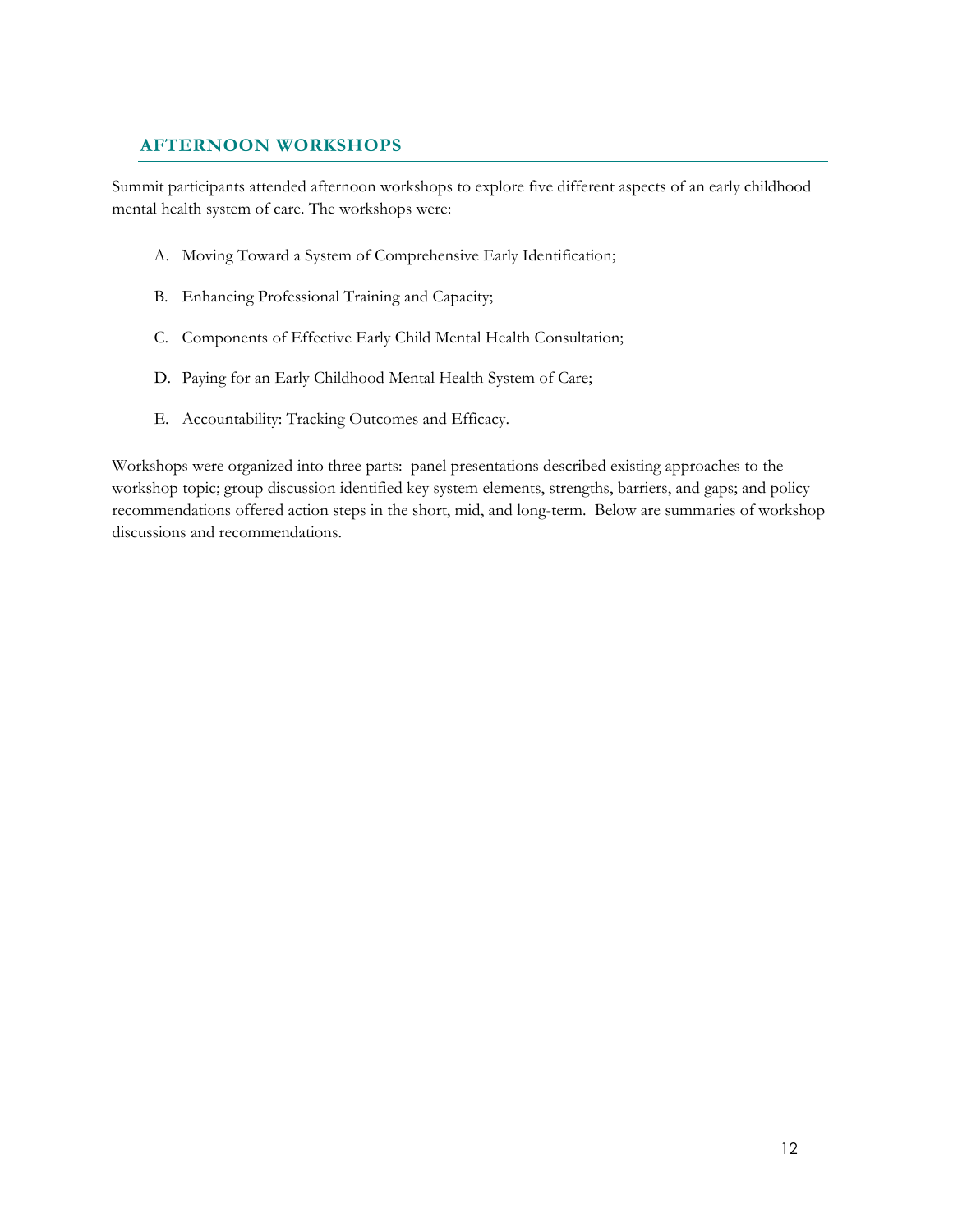# <span id="page-13-0"></span>**I. MOVING TOWARD A SYSTEM OF COMPREHENSIVE EARLY IDENTIFICATION**

**Facilitator: Joan Mikula**, Assistant Commissioner for Child and Adolescent Services, Massachusetts Department of Mental Health **(DMH)**

**Presenters: Caroline Watts**, Director of Children's Hospital Neighborhood Partnerships Program, Children's Hospital Boston; **Robin Adair**, Assistant Professor of Pediatrics at U-Mass Medical, Medical Director, Infant-Toddler and Preschool Clinics, University of Massachusetts Memorial Children's Medical Center; **Russell Lyman**, Private Consultant.

## **SUMMARY OF WORKSHOP THEMES**

Effective initiatives increase developmental and social/emotional screening and provide access to mental health services in children's natural settings, including early childhood primary care, education and care, and community based organizations. As microcosms of comprehensive early identification systems, these initiatives break down institutional barriers to take a whole child developmental approach toward mental health. Critical lessons learned from these projects include:

- Solid, cross-system fiscal infrastructure can ensure affordability and access;
- Contextual approaches that take a broader risk perspective to include the child's family situation provide the bigger payoff. Translated into practice, the contextual approach takes formal screening beyond the child, and facilitates dialogue with the family;
- Prevention and health promotion can be achieved to the extent that the workforce is adequately supported with knowledge, skills, and tools.

Screening efforts in Massachusetts generally exist in isolation from one another and require aggressive networking to connect. Fragmentation presents a challenge to professionals and families seeking referrals for mental health concerns. The early identification system is back-loaded as evidenced by the Governor's Commission on Early Childhood Mental Health which focused on "stuck kids" — children staying in hospitals and residential programs due to mental health issues. The legislature has added a line item to the Massachusetts Department of Early Education and Care's budget allocating \$1.4 million for Early Childhood Mental Health Grants to address the issue of preschool expulsion. When such restrictive settings are no longer medically necessary.

The grants move attention to the system's front end, but many professionals believe that preschool can be too late and that across the Commonwealth we are not identifying children in situations of risk early enough.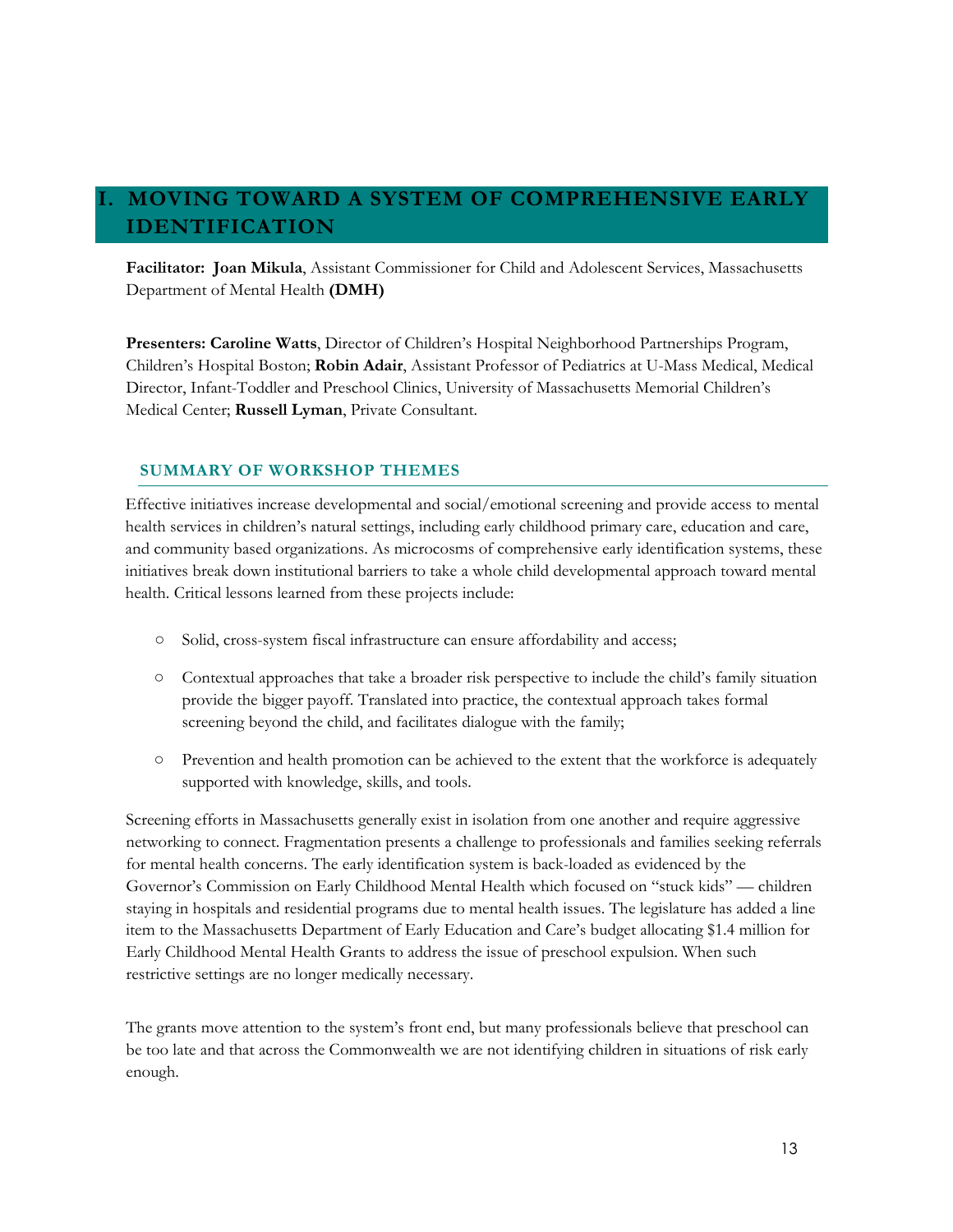Abundant evidence highlights the importance of early screening. Infant mental health is a core component of all other areas of development, and affects a child's capacity to communicate, self-regulate,

learn, and explore their environment. Screening early allows providers to determine the quality of early relationships, to promote well-being, and to prevent further issues.

Despite the evidence, social/emotional screening does not occur at optimal levels. Screening activity falls short due to a varying knowledge of validated tools, and limited access to services (though Early Intervention and early care and education systems do present some options). Additionally, positive screens mean confronting the stigma of mental health.

Pediatric care providers (PCPs) play a key role in early identification since a majority of children visit their offices. Most PCPs assess family and child functioning to some extent, however not with validated tools. Social/emotional problems are sometimes caught by broad developmental screens with social/emotional components, such as First Signs®, but time and insurance reimbursement present a challenge. Pediatricians may not be able to fully explore specific items within a fifteen-minute visit, especially when insurance reimbursement declines as time spent with the child accumulates. Increasingly, pediatricians are paid for screening, but an insurance billing code and specific tool recommendations are still needed.

To promote and support pediatricians' screening role, the Massachusetts Department of Mental Health's budget includes \$2.5 million for the Massachusetts Child Psychiatry Access Project which provides 68 percent of pediatricians statewide access to psychiatric consultation services via phone or in-person. Onthe-job training for pediatric care professionals could expose pediatricians to early childhood environments — elucidating the child development continuum.

Looking at risk factors as part of the screening discussion pushes providers to view the child as part of a larger system of family, program, and community. Typically, the broader risk prospective is missing from diagnosis discussions. A risk perspective that promotes a wider focus, including contextual factors and solutions, is a preventive and healthy approach to working with adults and children.

The recent Rosie D. v. Romney decision creates increased opportunities for voluntary pediatric mental health screening for 400,000 Medicaid-insured children (age 0-21) in Massachusetts. If a child is at certain threshold, an assessment occurs. If a positive assessment is made, services are made available to the family that allow the child to remain at home and out of residential placement. The range of services covered by Medicaid is expected to be announced in 2007. With a price tag of about \$.5 billion dollars from a potential infusion of 15,000 children, this decision marks a big step towards systemic screening.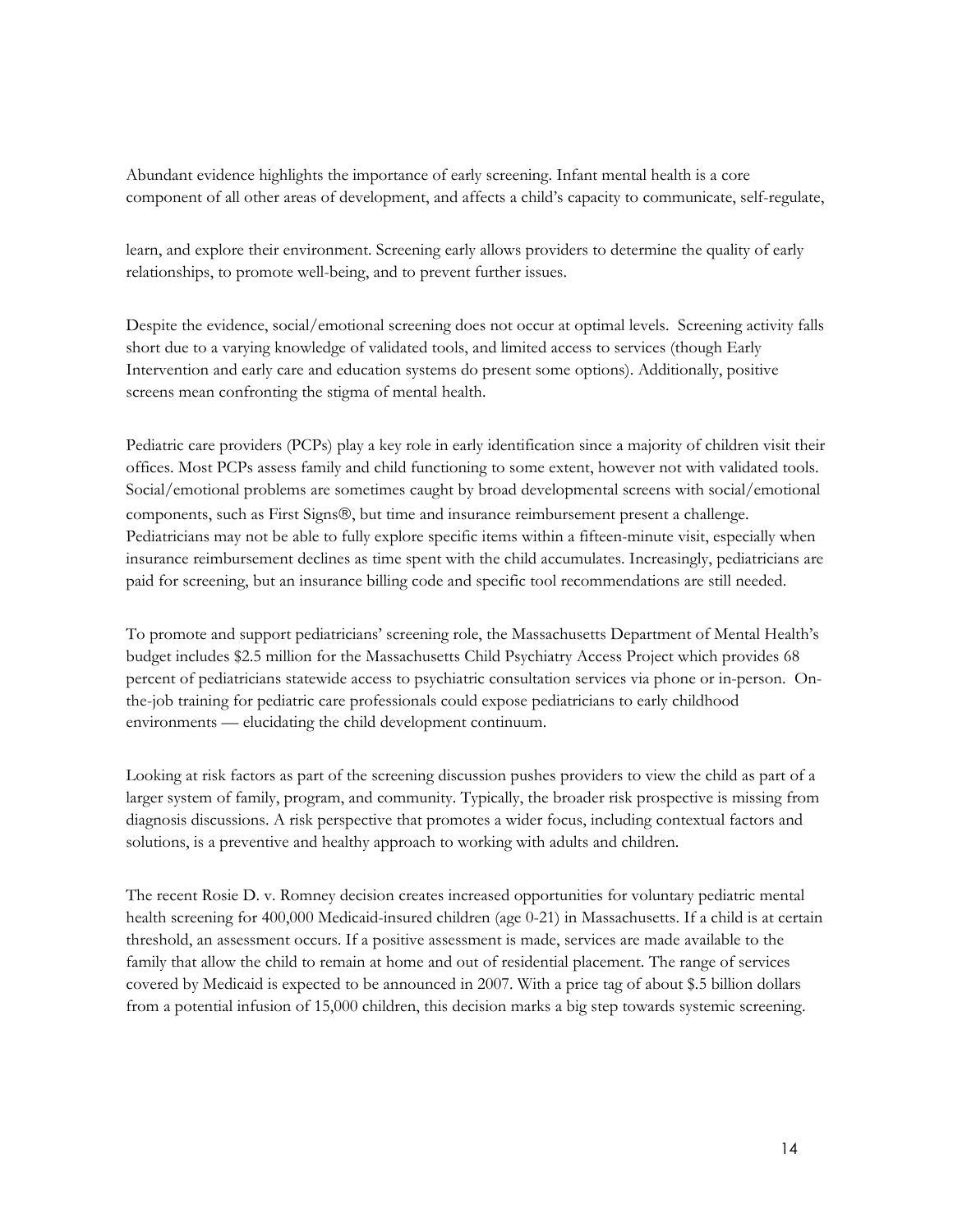# **ELEMENTS OF A COMPREHENSIVE SYSTEM OF EARLY IDENTIFICATION**

#### **Family-Focused**

- Emphasizes families' strengths;
- Offers accessible and language appropriate services;
- Provides parent questionnaires (as contrasted with Denver Developmental Screening Test or other assessments focused solely on child and provider);
- Informs parental understanding of realistic child development. The Ages and Stages screening tool, for example, offers guidance by explaining what to expect, what to look for, and preempting cultural differences in interpretation of development;
- Ameliorates the effects of environment on children and families;
- Promotes "family friendly" screening systems (*e.g*., if front-desk person does not keep a supply of pencils, and is unwilling to collect surveys, it can derail the process);
- Offers screening for parental depression and links to services;
- Involves a pediatric health care provider in screening on various issues;
- Offers parent surveys, creating effective dialogue;
- Trains professionals who screen to deal with the stigma and distrust of mental health services.

#### **Multidisciplinary and Integrated**

- Integrates different screening and intervention options for children, families, and providers;
- Delivers a continuum of service that runs from prevention to intervention, is not one-size-fits-all, and does not require referrals to a different, fragmented part of the system;
- Involves schools in prevention, and places support personnel in all schools starting in prekindergarten;
- Improves quality of services through training and professional development, and builds the capacity of partner organizations such as child care, schools, and pediatric health care providers;
- Adopts a pre-kindergarten and beyond philosophy to education and care;
- Enhances competencies for professionals working with young children across disciplines;
- Networks existing early identification programs;
- Links databases, goals for data, and tools.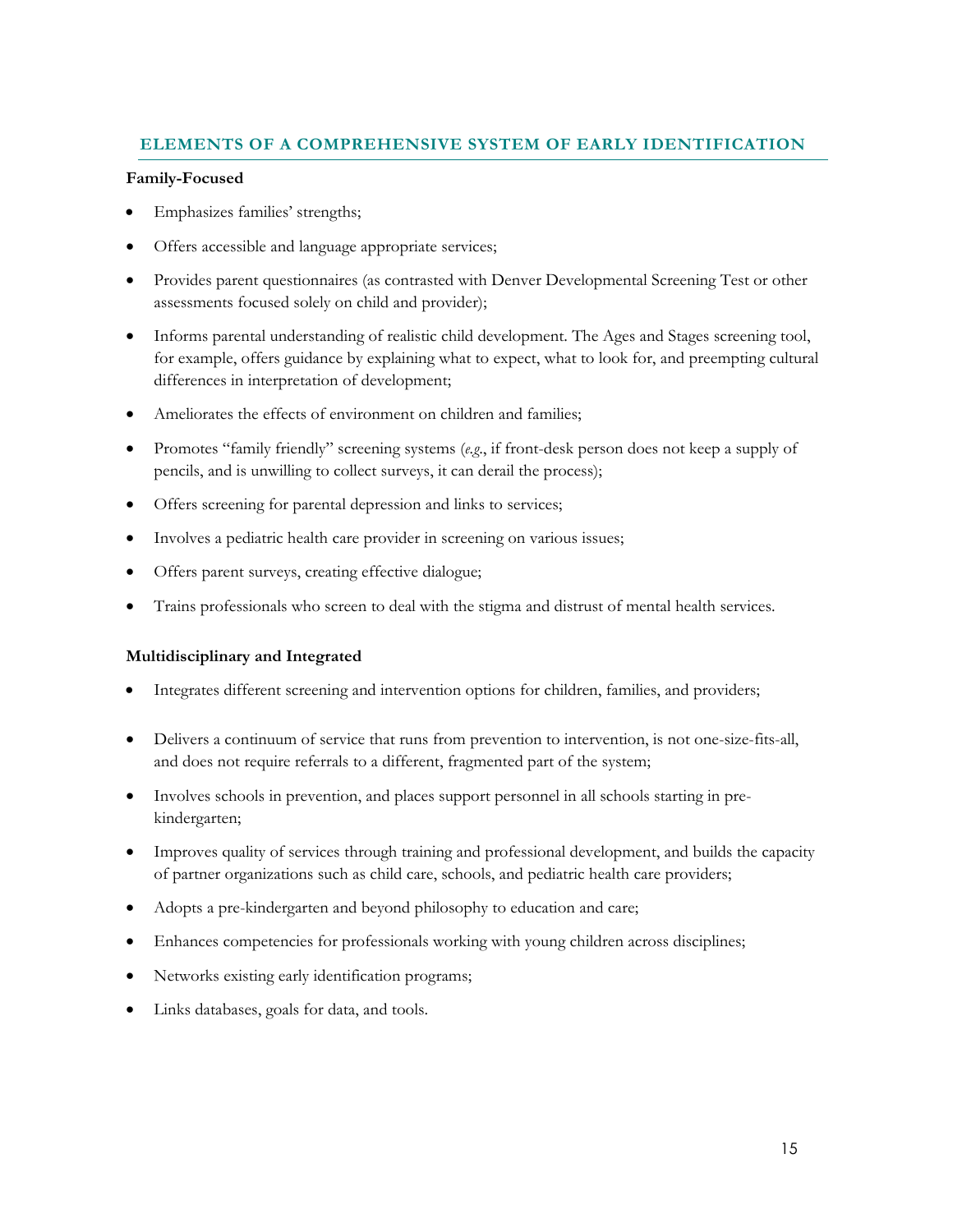#### **Embedded in Community**

- Expands mental health services and coordinates services to meet needs of children and families in schools, community health centers, and community based organizations;
- Locates services and practitioners where children and families are found and creates built-in opportunities to work with them;
- Partners mental health practitioners with community-based staff to understand challenges and resolutions, and thereby build long-term relationships.

#### **Workforce Development**

- Supports child care's integral role in the early identification system with well chosen, effective tools and adequate training;
- Builds capacity of early care and education professionals to identify symptoms in children, families, and themselves, and what to do if noted;
- Identifies culturally competent (e.g. culture of a public school, culture of a health center, general culture) mental health professionals who live and work in the community as opposed to outside practitioners with no understanding of local culture;
- Connects with staff on-site, witnessing and evaluating struggles first-hand and helping develop resolutions.

# **WORKSHOP PARTICIPANT POLICY RECOMMENDATIONS**

- COMPREHENSIVE EARLY IDENTIFICATION WITH REIMBURSEMENT FOR SCREENING (short-term)
- BETTER COORDINATION BETWEEN PROGRAMS SUCH AS EARLY INTERVENTION, HEAD START, EARLY HEAD START, AND PUBLIC SCHOOL, FOR TRANSITION AND SERVICE INTEGRATION (mid-term)
- AVAILABILITY OF QUALITY CHILD CARE WITH THE RESOURCES TO DEAL WITH CHILD AND FAMILY ISSUES AND CONCERNS (mid-term)
- ENHANCE COMPETENCIES ACROSS ALL DISCIPLINES AND DEVELOP CLINICIAN WORKFORCE (long-term)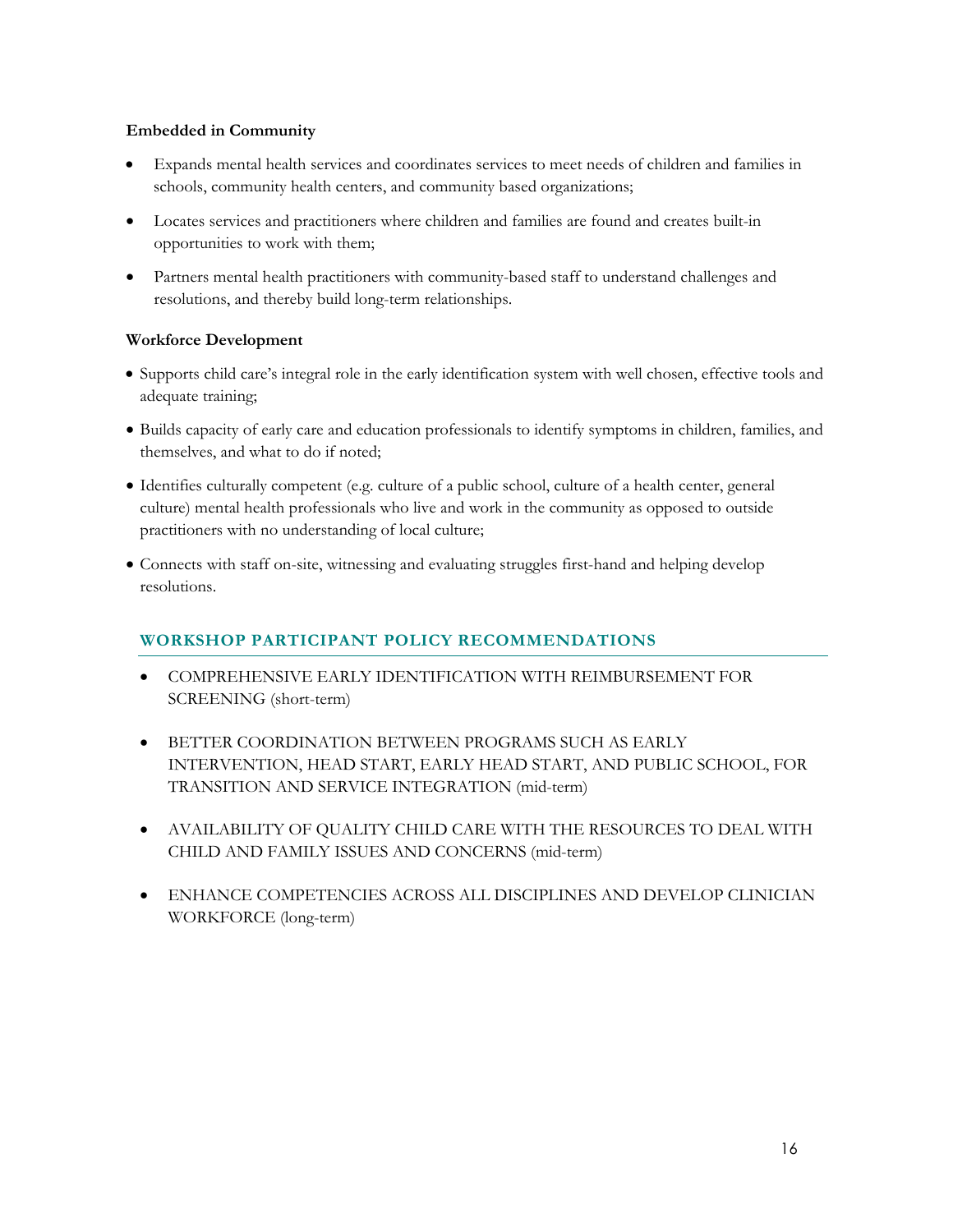## **II. ENHANCING PROFESSIONAL TRAINING AND CAPACITY**

**Facilitator: Peggy Kaufman** Founder and Director of the Center for Early Relationship Support at Jewish Family and Children's Service.

**Presenters: Libby Zimmerman**, Acting Executive Director of Connected Beginnings: The Massachusetts Birth to Five Professional Training Institute**; Margot Kaplan-Sanoff,** Associate Professor Pediatrics at Boston University School of Medicine and Director of Healthy Steps**; Eda Spielman**, Clinical Director of the Center for Early Relationship Support. **Edward Tronick,** Director, Child Development Unit and Associate Professor of Pediatrics and Psychiatry, Harvard Medical School.

#### **SUMMARY OF WORKSHOP THEMES**

Successful models of professional training and capacity building already exist in Massachusetts and other states. Using this pre-existing infrastructure, Massachusetts is well positioned for a comprehensive, systemic effort to grow critical skills and capacity among professionals working with young children and their families. Vast numbers of professionals working in different early childhood settings have the potential to positively impact children's lives through structured interactions – screenings, home visits, well-child visits – and not insignificantly, through informal interactions such as daily advice and parenting suggestions. The breadth of these interactions provides great opportunities to promote children's development, and underscores the importance of comprehensive, crossdisciplinary training.

While examples of successful, innovative models exist for post-graduate and professional development training, the state of affairs in Massachusetts suffers from fragmentation and a chronic lack of support (financial, organizational, linguistic). Woven together, these models reveal the missing elements of a statewide system, including public-private partnerships, tuition relief, cross-institution graduate level courses, integrated theoretical frameworks to unite research and practice, reflective supervision, and ongoing cost-effective models such as training the trainer. Efforts to scale up and link existing models must include multiple sectors and prioritize coordination, continuity, and relationships, and ensure that the focus is on the family context.

To advance a systemic approach to professional development and training, an overall communication strategy using a common language is needed. At its core, the communication strategy must convey the importance of early relationships—starting in infancy—in promoting healthy social and emotional development in support of robust cognitive and language development. This strategy should promote intraprogram training for all levels of employees — paraprofessionals, receptionists, pediatricians, and teachers—on basic concepts of social and emotional well-being. It should offer reassurance that specialization can be maintained with overlapping disciplines in training. Politics and fragmentation in higher education have historically complicated discussions of intraprogram training, so the strategy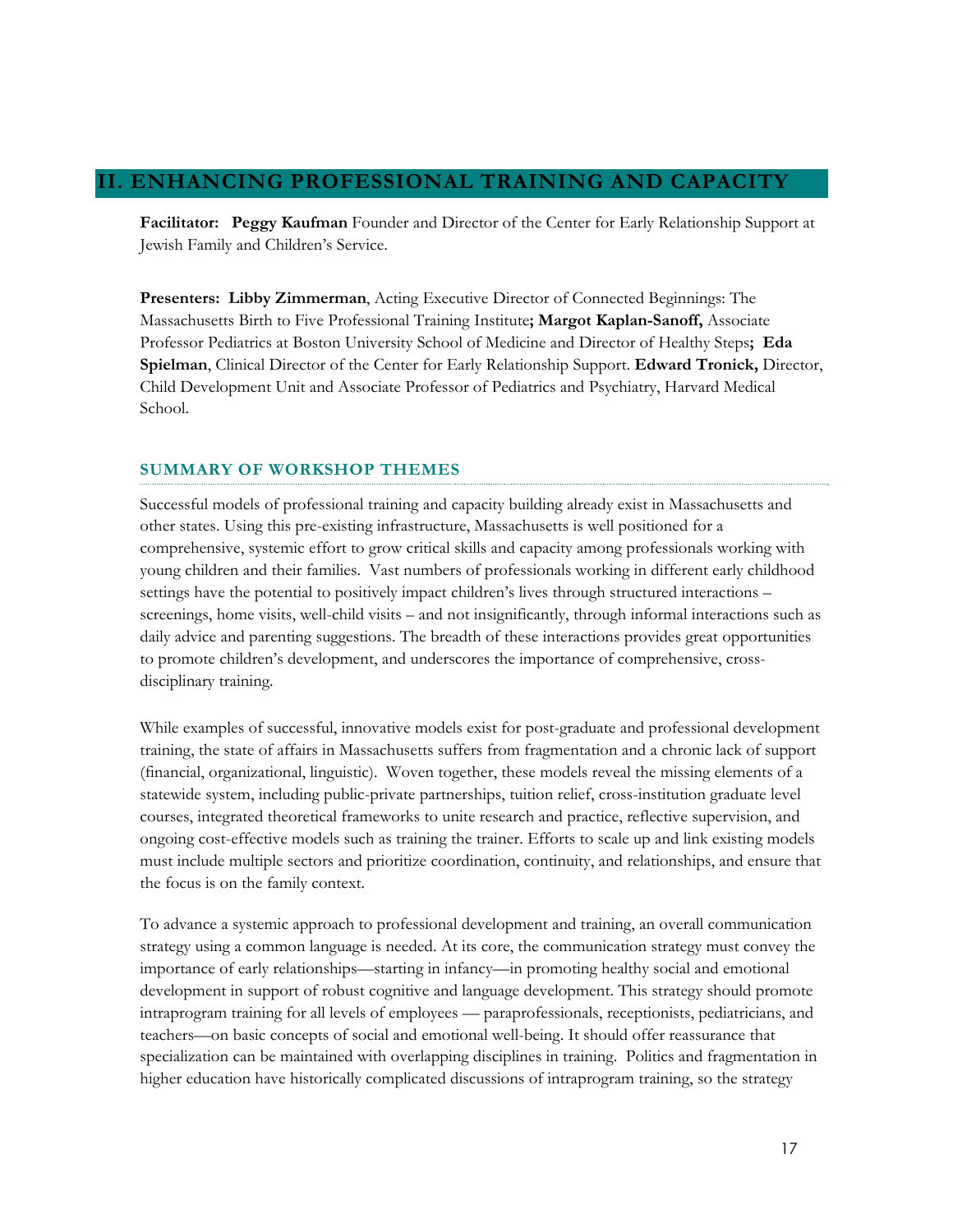must convincingly invite support. The strategy should also include a different perspective on outcomes and costs to fully quantify training value and impact.

Pediatricians' role in a single early childhood mental health system of care is integral but insufficient due to reasons of time, cost, and training. The influence and effectiveness of the 'Reach Out and Read' model demonstrated how early childhood professionals' literacy message lay fallow for years, but received validation and rose to new levels of importance in the hands of pediatricians. A specialist in the pediatrician's office—a place where most families, regardless of income/culture, seek treatment approximately 12 times in the child's first three years—could perform necessary screening functions.

# **KEY SYSTEM ELEMENTS FOR PROFESSIONAL DEVELOPMENT AND TRAINING**

#### **Family-Focused**

- Looks at children in the context of family and other critical relationships, and uses inclusive language;
- Trains and supports early childhood providers on shifting focus to serving families so that staff can promote the basic concepts;
- Offers services in accessible locations within communities;
- Evaluates eligibility criteria for existing programs and serves beyond diagnostic categories to include all children who need help.

#### **Multidisciplinary**

- Promotes specific, targeted, trans-disciplinary training on mental health and social/emotional well-being for cross-system professionals working with infants and young children;
- Communicates a strategy and language that promotes better understanding of social/emotional well-being across disciplines and communities, clarifies terminology such as awareness, prevention, promotion, and intervention, and enables clinicians and non-clinicians alike to share mental health strategies and information;
- Encourages early childhood providers to view themselves influencing positive social and emotional well-being;
- Offers a range of training, including intensive training for mental health clinicians, general promotion and prevention training for all professionals working with children, and infant observation training to nurture understanding and practical knowledge of infant development.

#### **Ongoing, Reflective and Relationship-based**

- Promotes sustained training, infused with the importance of continuous education;
- Allows time for ongoing learning and reflection in training and supervision;
- Supports integration of training and practice through supervision;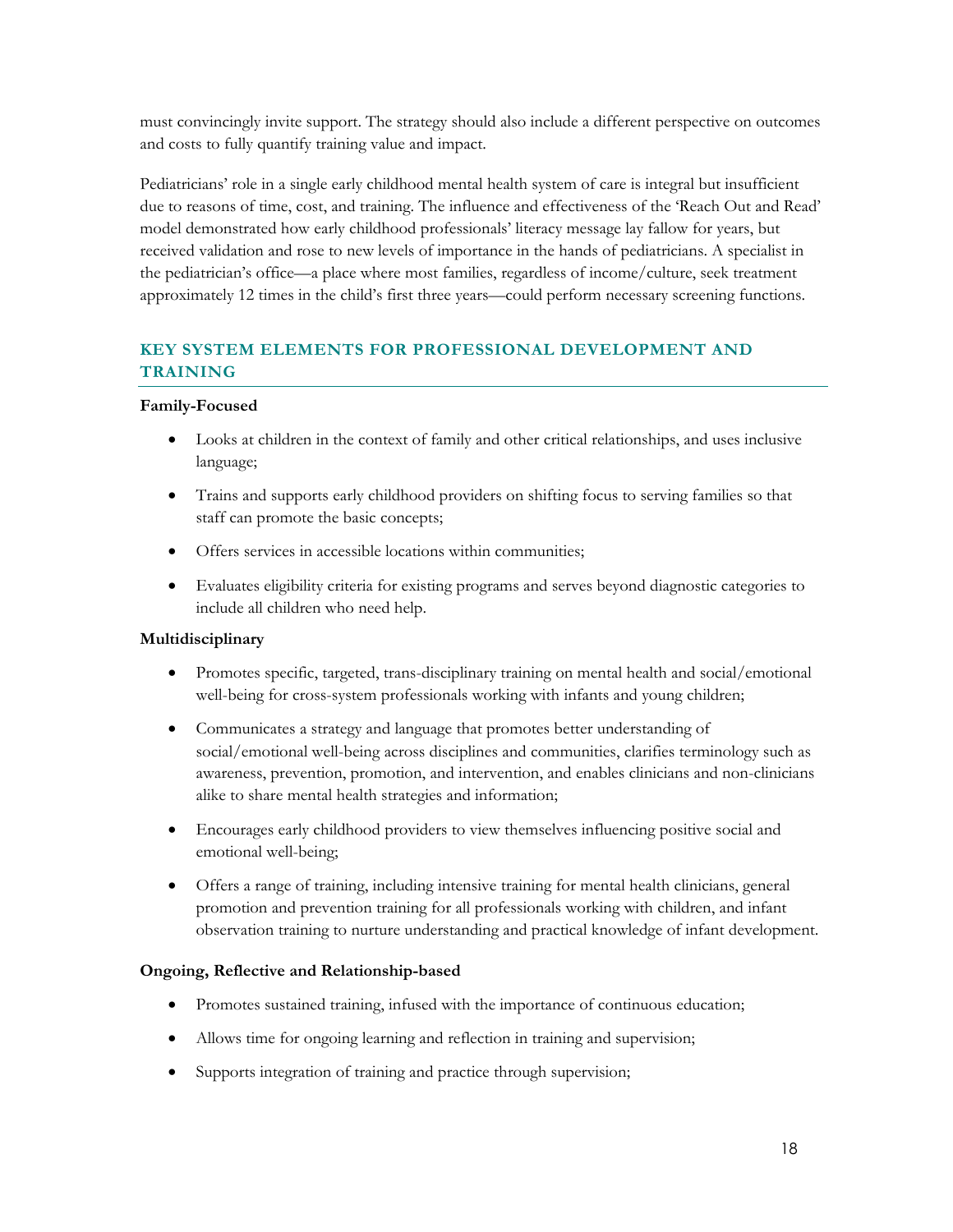- Assumes a self-reflective professional, who views young children's social/emotional development unfolding within a context of relationships;
- Supports child care directors in providing organizational support for professional development such as mentoring and guidance;
- Bases practice and training in relationships.

#### **Culturally Competent**

• Includes culture and race discussions in training curricula, and raises awareness of embedded value judgments.

#### **Accessible**

- Supports a range of professionals and skill levels across the system;
- Encourages highly trained professionals and paraprofessionals;
- Evaluates training process continuously, and involves a variety of people;
- Provides affordable and understandable training for low-income child care providers who speak English as a second language.

#### **WORKSHOP PARTICIPANT POLICY RECOMMENDATIONS**

- DEVELOP PERSUASIVE LANGUAGE FOR POLITICAL CHANGE AND OBTAIN HIGHER EDUCATION BUY IN ON COMMON BODIES OF LANGUAGE AND STUDY (short term)
- BUILD REQUIRED CULTURAL COMPETENCY TRAINING INTO ALL EDUCATIONAL TRAININGS (short and mid-term)
- EVALUATE TRAINING NEEDS AT THE COMMUNITY LEVEL ONE SIZE DOES NOT FIT ALL (mid-term)
- PAID RELEASE TIME RATHER THAN TUITION-BASED TRAINING FOR STAFF (mid-term)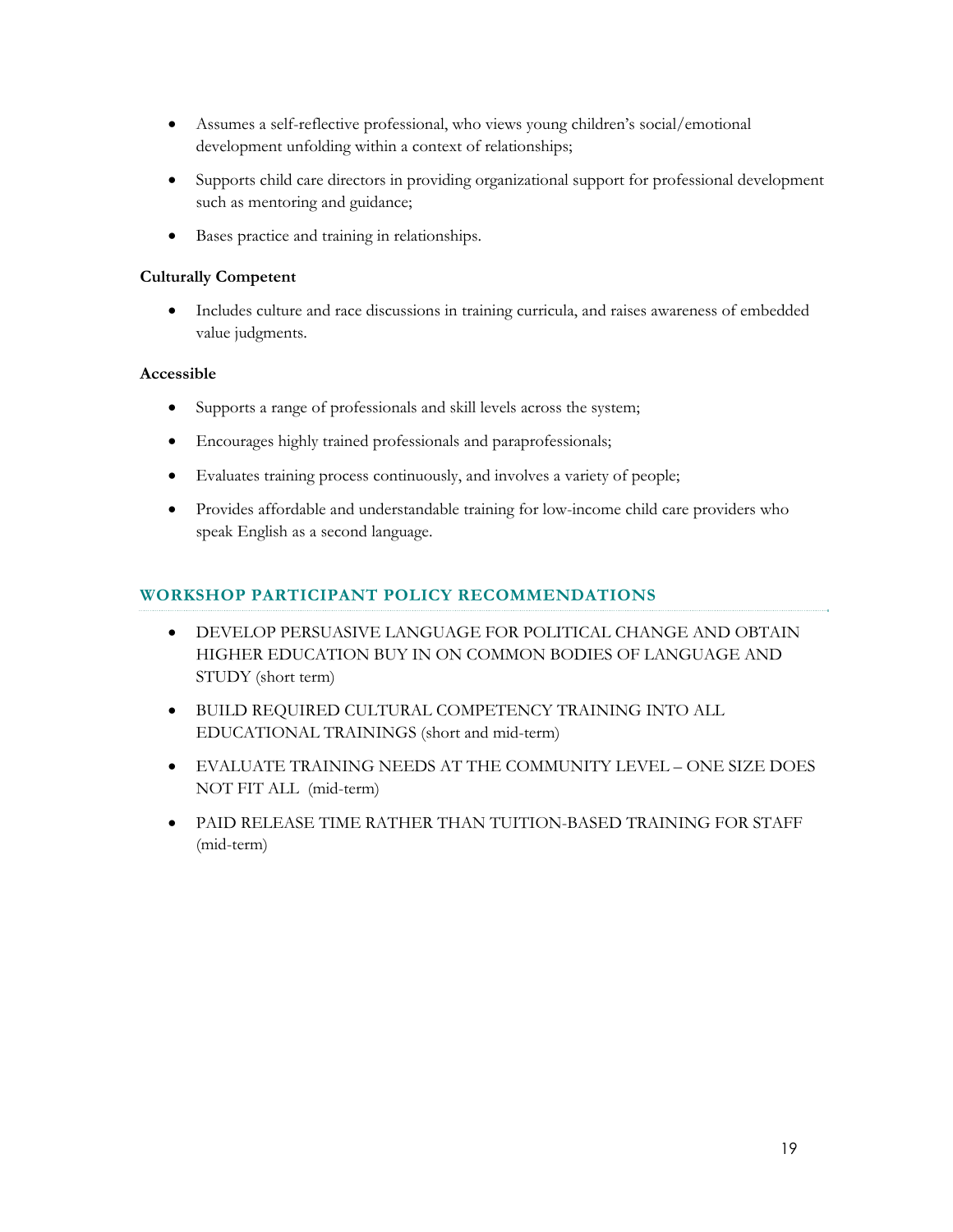# **III. COMPONENTS OF EFFECTIVE EARLY CHILD MENTAL HEALTH CONSULTATION**

**Facilitator: Deborah Hirschland,** Consultant to the Early Childhood Mental Health Project in Somerville

**Presenters: Terry O'Neill,** Children Support Service, Lowell Public Schools; **Elizabeth Leutz,**  Director of Development for Thom Child & Family Services; **Kathleen Dow,** Director of Children's Services for the Worcester Community Action Council Head Start Program; **Art Weingarten,** Director of the Social Service Department at South Shore Day Care Services; **Beth Burlingame,** Program Director, South Shore Mental Health's Department of Social Services; **Lynn Hennigan,** Director of Services for the Young Child at Community Healthlink, and Director of the Together for Kids Coalition.

#### **SUMMARY OF WORKSHOP THEMES**

Models of mental health consultation embedded in early education and care, and multiservice settings involve clinicians providing on-site services to children, families, teachers, and whole organizations. Consultants' activities might include assessment, observation, behavior assistance, professional development, additional training, intensive home visits, mental health consultation for families, or other family services. Each program shares evidence that the intervention returns positive outcomes including improved behavior, increased caregiver skill level, reduced expulsions, special education referrals, and stabilized communities.

The prevalence of families struggling to meet basic needs complicates mental health issues and the role of services. These circumstances necessitate staff with competence working within that context. Flexible funding arrangements (e.g. reimbursement for collateral work) allow clinicians to focus on families' basic needs (e.g. accessing a food pantry) and greatly increase the likelihood of families becoming positively engaged with the consultant. Clinicians can then build on these relationships to address behavioral issues.

In practice, mental health consultation models avoid 'mental health' as a label. Instead, the terminology reflects a strengths-based approach and issues are discussed in terms of developing relationships, helping children experience competence, supporting teachers, and partnering with families to expand their skills. Implementing consultation models requires a commitment to reflective supervision for clinicians and staff, and relevant staff training to support a strengths-based, multidisciplinary team approach among staff and families.

Mental health consultation is a base model for performing clinical work in early childhood settings with a strengths-based approach. Consultants can help early childhood teachers shift their frame from the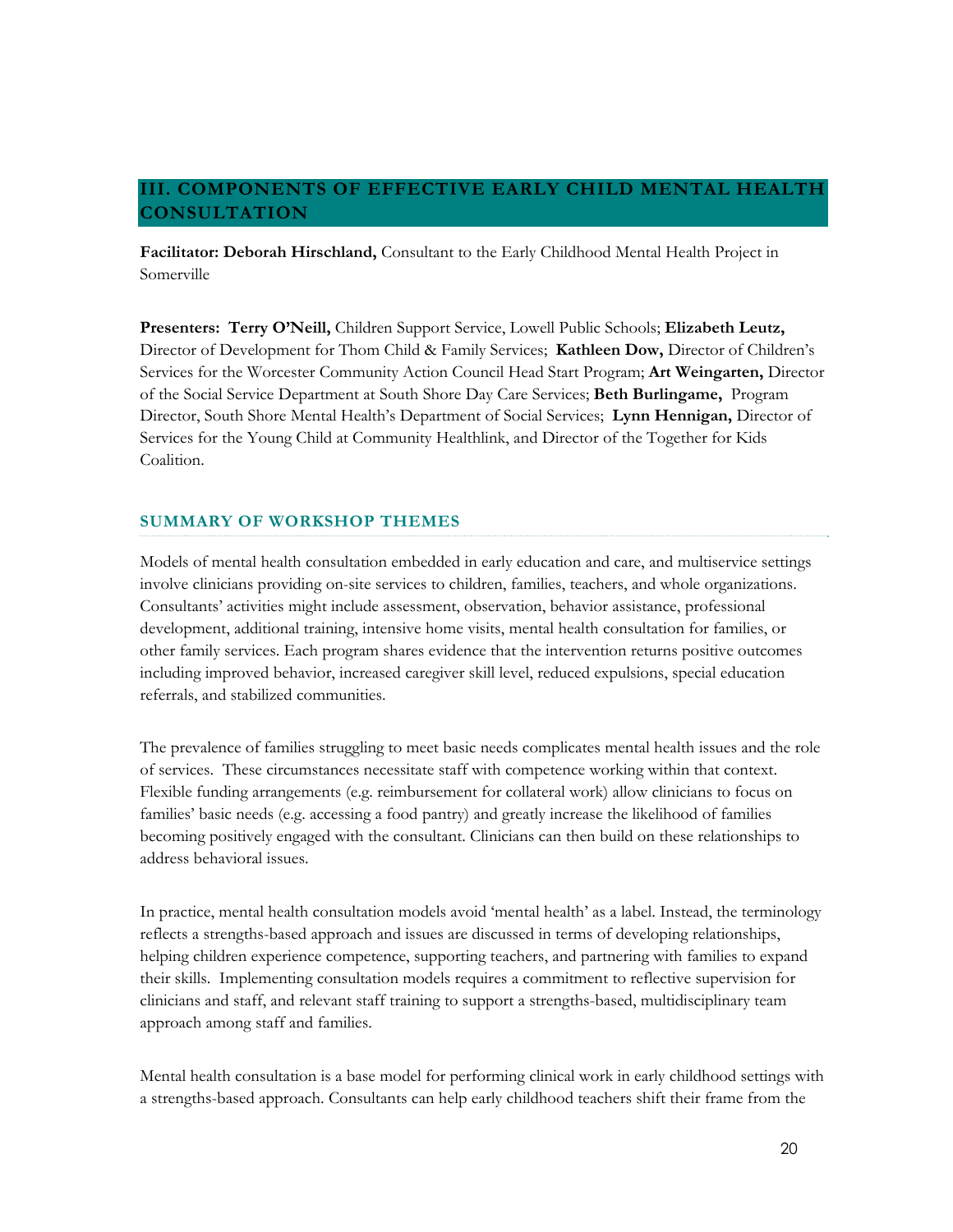management of early childhood difficulties to a mastery of early childhood vulnerabilities. This mindset can be especially useful in communication with parents and caregivers. Effectiveness in this role requires a command of child development issues and issues specific to each community. Given the broad skill set required of these clinicians, providers emphasize the need for rightness of fit between consultants, organization, and staff.

In one community where families are not typically advocacy oriented, the threat of losing a mental health consultation program (due to reduced state funds) led families to come forward and rally for continued services. Thus the consultation model produced the unexpected benefit of community empowerment and mobilization. Despite examples of unanticipated gains, the breadth of communities' struggles addressed by consultation models underscores a system-wide unmet need, and for many, a larger matter of social justice. This need should be met by critical strategies such as consultation, but also through the promotion of healthy support communities, and ultimately, a decreased need for mental health services.

# **KEY SYSTEM ELEMENTS FOR COMPREHENSIVE MENTAL HEALTH CONSULTATION**

#### **Family-Focused**

- Offers flexibility in family services, located in communities accessible to families and their children;
- Provides interventions/clinicians with latitude to attend to families' basic needs;
- Offers parent and teacher supports, guidance, and coordination, and promotes a focus on healthy child development;
- Educates and supports parents and families in applying strategies from the classroom in their home;
- Provides continuity of clinician relationship to support families through different transitions (e.g. to public school), and to help identify adult mental health issues;
- Develops collaborative action plans with families that are grounded in issues of culture and race and address goals identified by the family;
- Engages families with outreach models such as home visits, thus creating a strong home-school alliance;
- Reaches children and families who are not in formal care systems.

#### **Multidisciplinary**

- Supports multifaceted, strengths-based team models with teacher, parent, and clinician;
- Bridges system gaps through a multi-service framework, weaving together different interventions at the front line;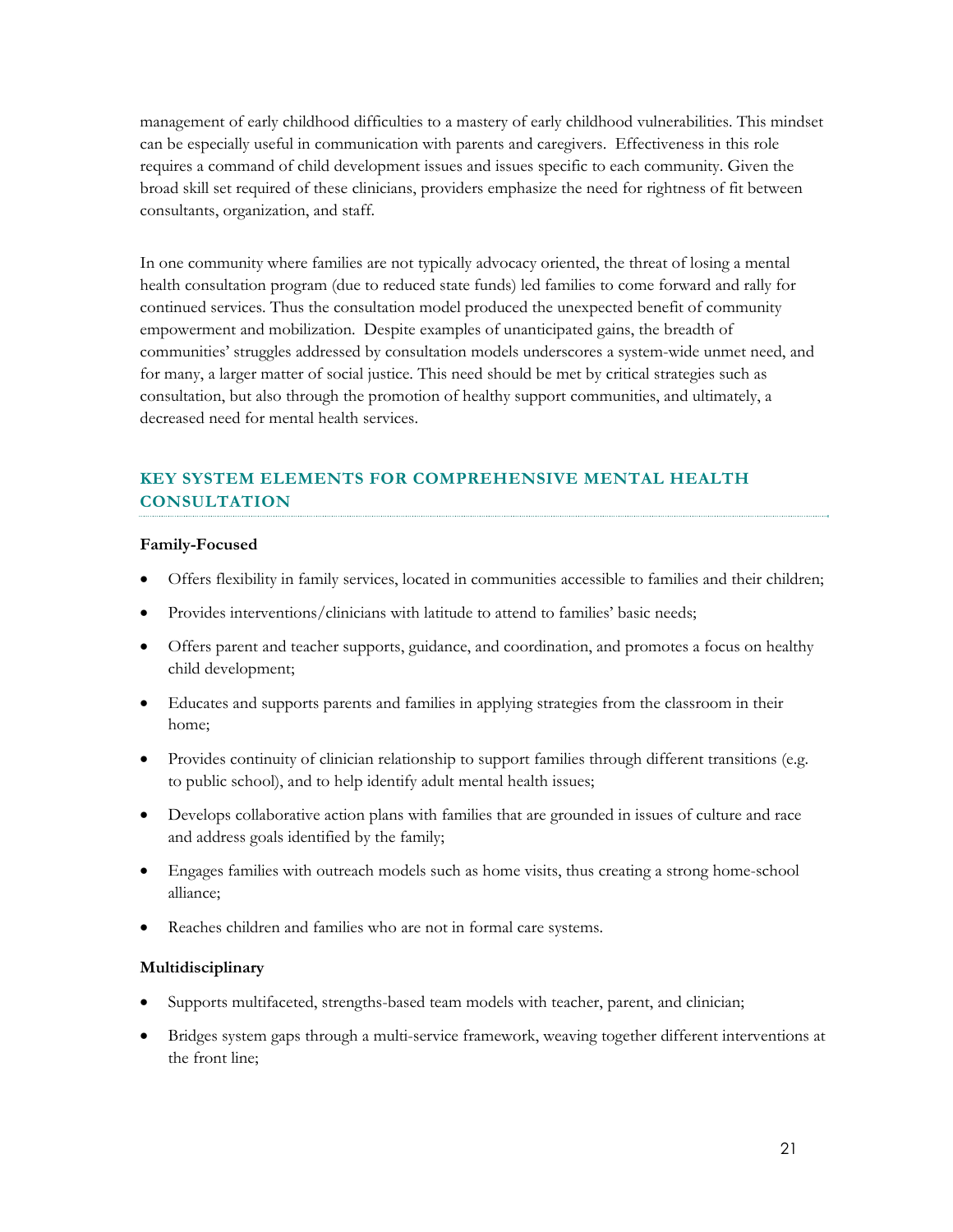• Provides training opportunities beyond typical, categorical, and structural limitations (i.e., agency affiliation, income, age, diagnosis).

#### **Embedded in Community**

- Promotes trust and comfort among families, facilitates coordination of referrals, and improves accessibility through embedded treatment (clinician on-site);
- Presents support to families as clinician becomes part of the community;
- Serves young children in natural environments;
- Models developmental guidance, relationship-based assistance, reflective supervision, training, mentoring;
- Embeds treatment in natural, frontline settings, and presents opportunities to emphasize screening.

#### **Funding**

- Provides sustainable funding;
- Allows for flexible models of funding and support unconstrained by systemic categories;
- Seeks Community Partnership funding and community-driven multi-service models;
- Scales up successful mental health consultation models through public-private funding partnerships;
- Offers reliable funding for birth to age three programs for consultant training or for consultation to teachers/program;
- Ensures continuity of services through flexible funding and incentives to providers for collaboration.

#### **Workforce Development**

- Respects community diversity through culturally competent mental health consultants;
- Provides continuity of clinicians for children and families;
- Supports practitioners who can translate concept of a strengths-based approach into practice;
- Creates training that is accessible to staff in multiple ways, including understandable and culturally sensitive language;
- Provides the birth to age three workforce with adequate depth and breadth of skills;
- Trains and supports caregivers to identify and address their own mental health issues.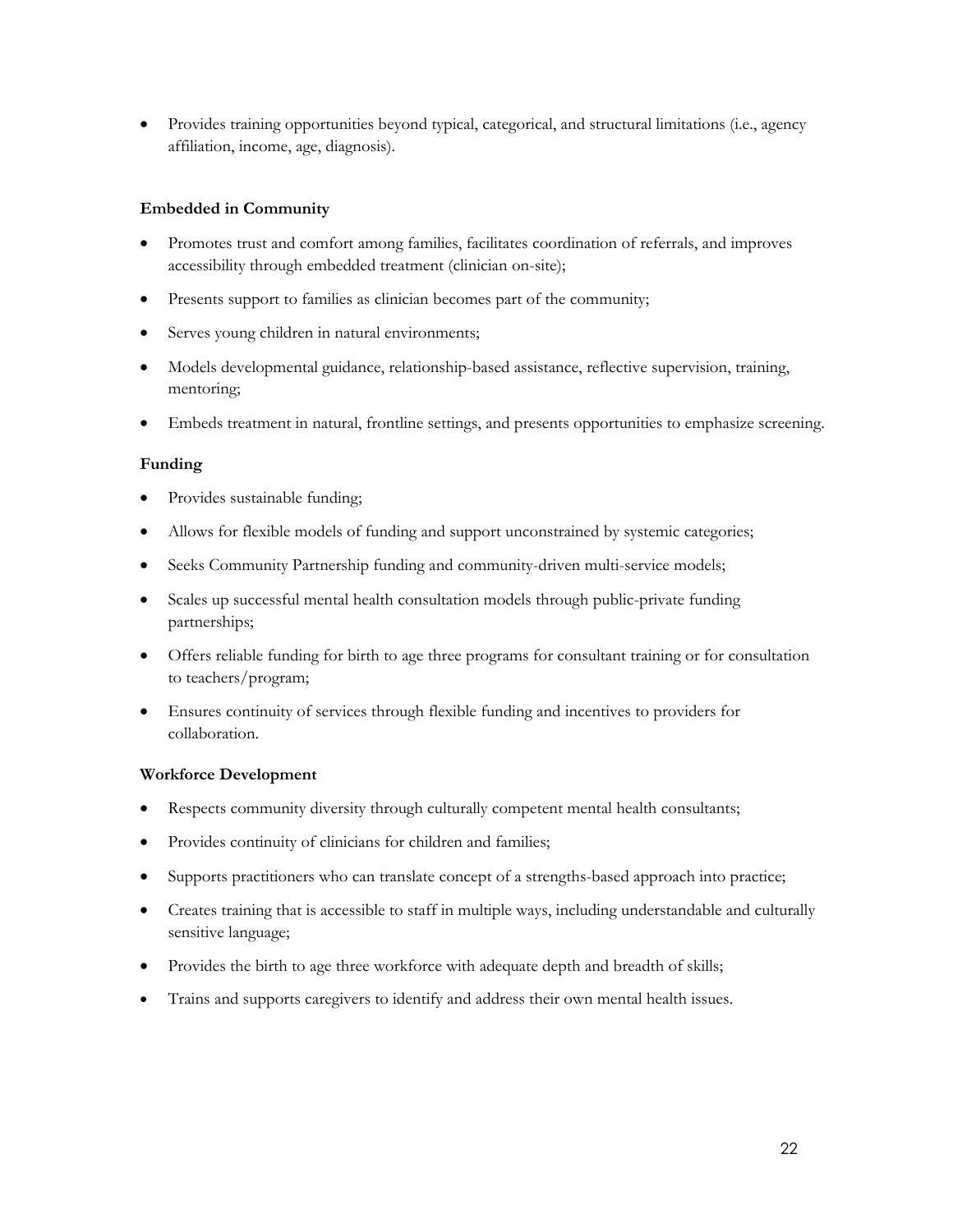#### **TOP POLICY RECOMMENDATIONS**

- FUNDING TO EDUCATE PARAPROFESSIONALS TO OBTAIN DEGREES WITH FULL SCHOLARSHIPS. (short-term)
- STABLE AND CONSISTENT FUNDING FOR MENTAL HEALTH CONSULTATIONS. (short-term)
- IMPROVE PAY AND MAKE ACCESS EQUITABLE. PARAPROFESSIONALS AND PROGRAMS' PARENTS NEED TO BE SUPPORTED TO ENSURE AN INCLUSIVE WORKFORCE. (short and mid-term)
- VILLAGE BUILDING/COMMUNITY BUILDING TO PROMOTE NATURAL SUPPORT COMMUNITIES. (long-term)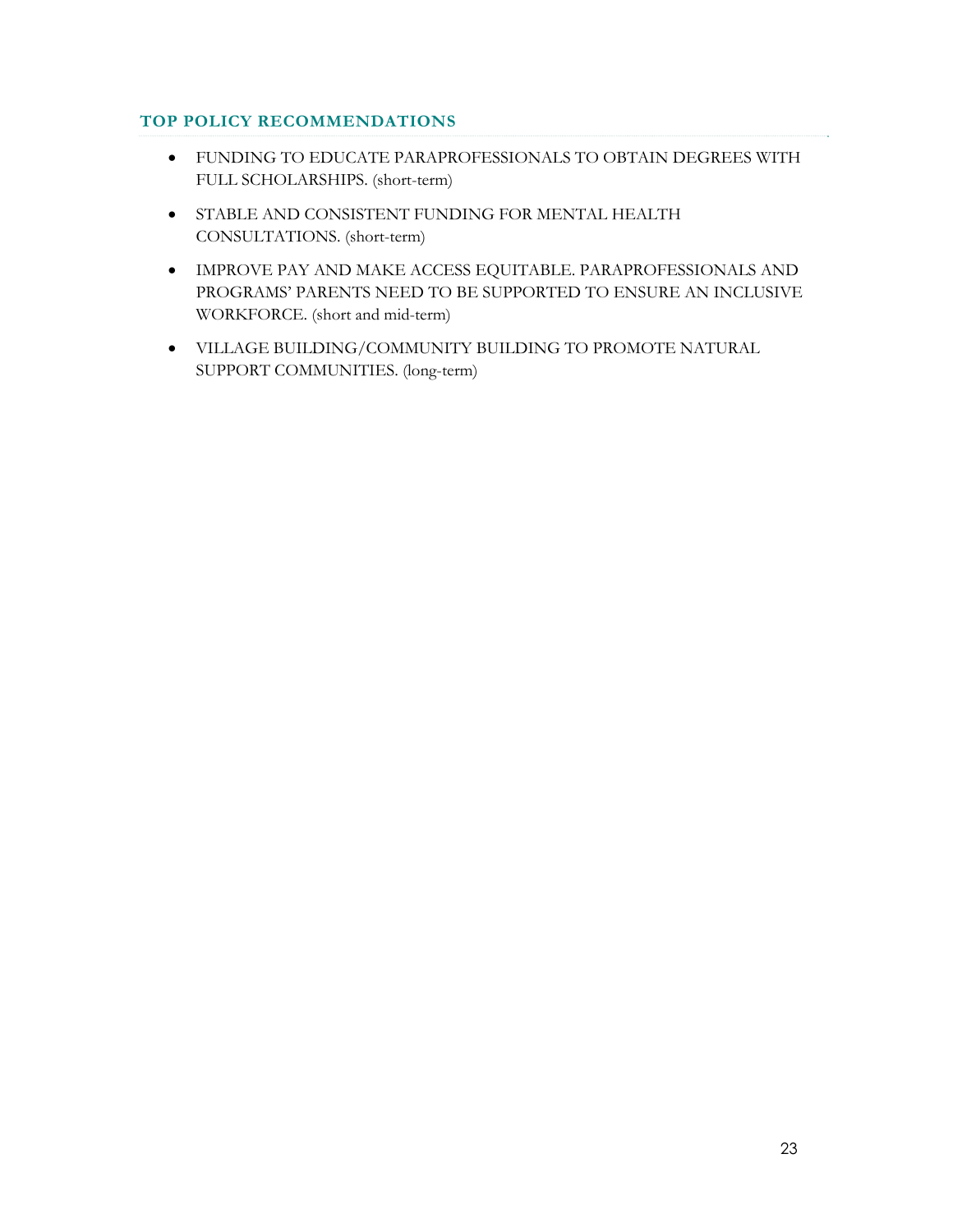# **IV. PAYING FOR AN EARLY CHILDHOOD MENTAL HEALTH SYSTEM OF CARE**

**Facilitator**: **John Lippitt**, Project Director for the Identification and Treatment for Infants and Their Families Project, Massachusetts Department of Public Health

**Presenters**: **Ron Benham**, Division Director of Perinatal, Early Childhood and Special Health Needs, Massachusetts Department of Public Health, **Kathy Betts,** Deputy Assistant Secretary for Children, Youth and Families**,** Commonwealth of Massachusetts**; Phil Baimas,** Director of Special Projects, Massachusetts Department of Early Education and Care

#### **SUMMARY OF WORKSHOP THEMES**

Many lessons can be learned from different early childhood financing structures. The Massachusetts Department of Public Health's Early Intervention (EI) system provides integrated developmental therapeutic service to over 29,000 (FY '07) families of children birth to age three. In a unique publicprivate partnership to fund services, EI established the state as the payer of last resort, covering uninsured families and costs exceeding insurance caps. Private health insurance covers about 45 percent of direct service costs, and public insurance through the Division of Medicaid Assistance/MassHealth funds about 22 percent of direct services. Additionally, families pay a sliding scale fee and annual participation fee.

The history behind EI's financing structure can inform a single, statewide early childhood mental health system of care. After getting EI services covered by Medicaid, EI leaders looked for legislative funding approval from 1986 to 1990 to require private insurance coverage as well. Insurers were concerned about paying for services delivered by non-clinical, 'developmental educators' because they appeared educational as opposed to 'medically necessary', a criteria for coverage. Insurers may make similar distinctions regarding social/emotional promotion and prevention services as opposed to intervention services. Persistence, and shared visions, will, and priorities among partners contributed to EI's implementation success. Existing infrastructure was adapted to support the financing partnership, including EI's switch from a traditional billing model to unit driven billing with Medicaid. This billing formula involves 'class billing' as opposed to 'individual level billing' so that Medicaid's processing costs are reduced as a result of volume.

The Massachusetts Department of Early Education and Care (EEC) and MassHealth Medicaid leverage cross-system resources to fund fourteen partnerships between child care programs and mental health clinics known as Comprehensive Mental Health in Child Care (CMHCC) pilots. CMHCC pilots offer enhanced social services to children in child care centers with state contracts to provide supportive child care for children with open DSS cases. EEC funding supports a full-time clinician's salary and services not covered by insurance (e.g. classroom observations, consultation and training for teachers, center staff, and families). MassHealth Medicaid (through their contractor Massachusetts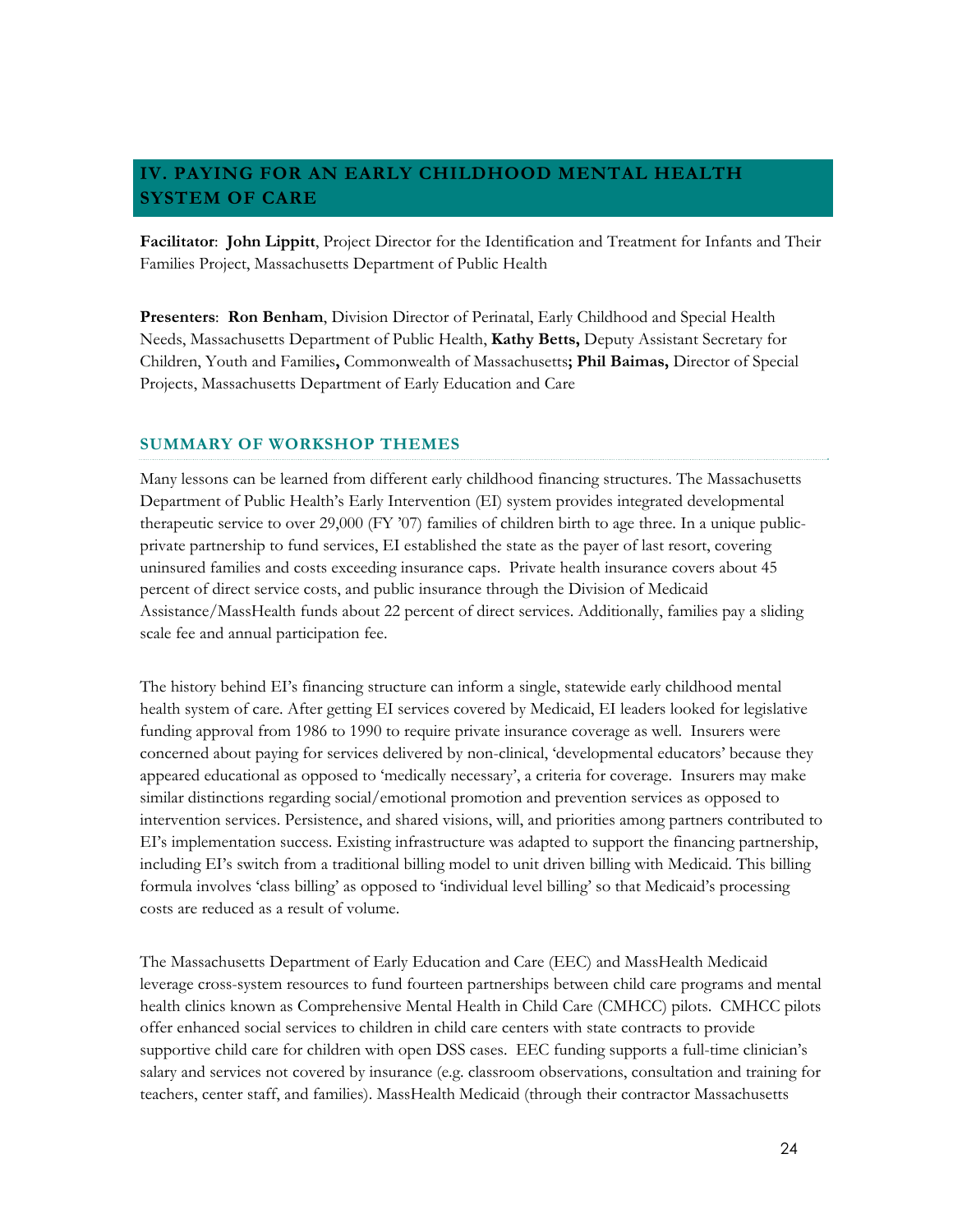<span id="page-25-0"></span>Behavioral Health Program) reimburses for treatment, collateral services, and consultation services for children insured through Medicaid. Private insurance also reimburses for treatment. A critical component for providers in this pilot is reimbursement for non-clinical but essential tasks. The value added is more time spent on family work and an individual plan.

The public-private partnership nature of this Summit can serve as a keystone to identifying next steps and engaging additional investors. A history of collaboration means that relationships have been established between stakeholders and across institutions. Agencies are talking with one another, but are not committing resources in well planned ways or engaging all potential payers/partners. The Rosie D. Decision increases the emphasis on functioning, as opposed to diagnosis for purposes of Medicaid billing, and new opportunities for such a dialogue grow. Additionally, the Massachusetts Department of Mental Health is engaged in the United Behavioral Health Initiative, and one mental health authority for the Commonwealth will be residing in that Department. With mounting potential for a rich dialogue, stakeholders across agencies can also tackle the longstanding question of how to address wellbeing for children not served through formal programs.

# **KEY ELEMENTS TO PAY FOR A SINGLE, COMPREHENSIVE EARLY CHILDHOOD MENTAL HEALTH SYSTEM OF CARE**

#### **Family-Focused**

- Provides needed case coordination by reimbursing for non-clinical tasks;
- Promotes a variety of program models through flexible partnership funding;

#### **Workforce Capacity**

- Adopts strategies to develop and sustain well functioning, interdisciplinary teams;
- Promotes cultural competence of practitioners and clinicians;
- Meets the rising trend of young children in need through an adequate number of staff.

#### **Embedded in Community**

- Increases cost effectiveness by enhancing on-site staff capacity through training and modeling, and by achieving positive results such as accessible services and behavior improvements;
- Becomes part of a community in children's natural environments with on-site clinicians;
- Engages families with a familiar and comfortable clinician's presence in community settings;
- Locates services within caregiver environment, where clinicians observe children, provide accessible therapy, and develop relationships with families;
- Provides support groups for families, group sessions for children, and intensive home-based work.

#### **Fill Funding Gaps**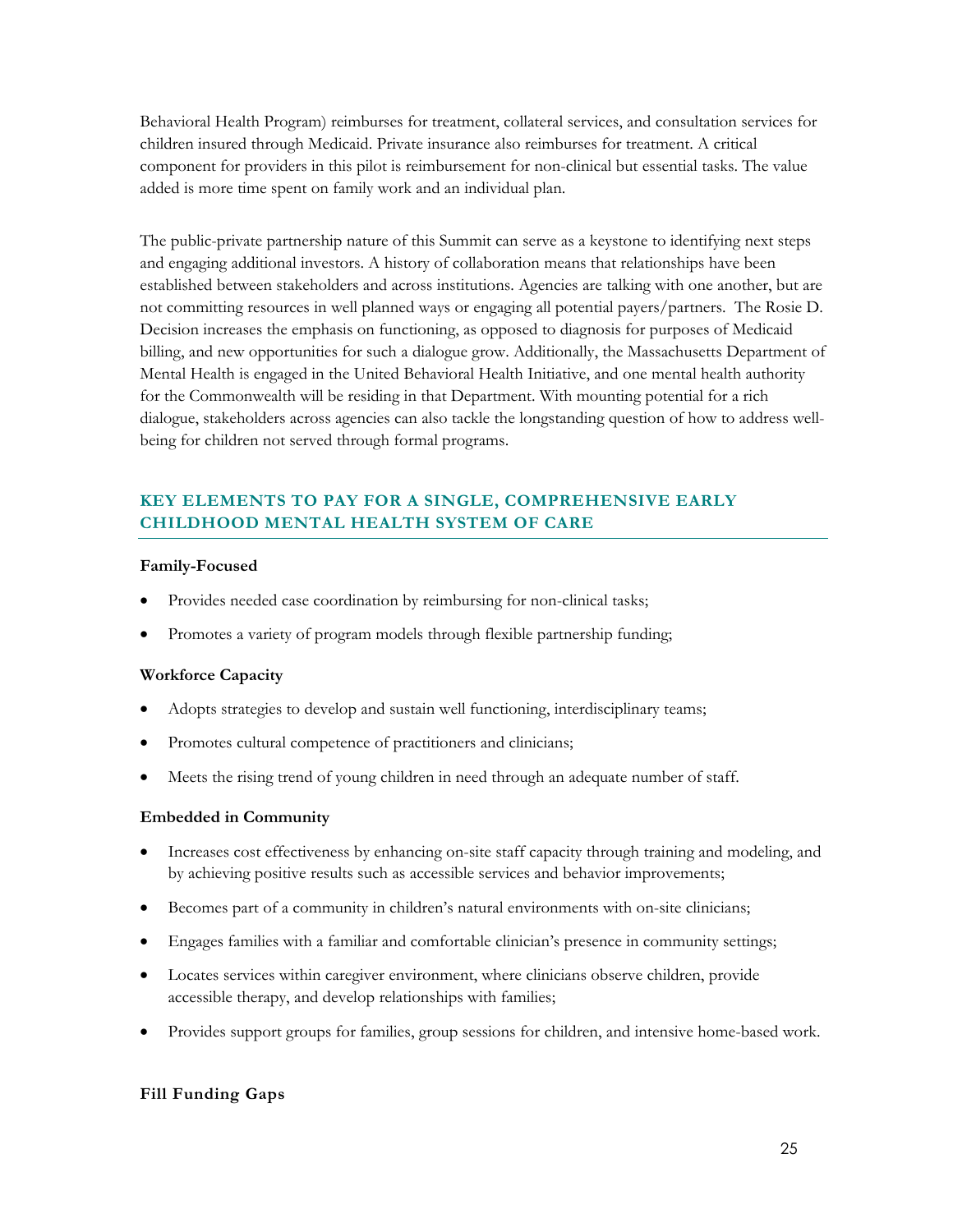- Maintains the gains in filling funding gaps through legislative support and resource continuity;
- Invites investment from new payers with new funding formulas;
- Develops better methods for collecting co-payments from privately insured families;
- Expands the use of "disorder not otherwise identified" so more children can get services.

#### **Integrated and Coordinated Infrastructure**

- Shares vision, will, and priorities across agencies to move forward in unison;
- Provides options for insurance coding and reimbursement other than diagnoses of 'disorders of childhood not otherwise specified (NOS)' when DSMIV diagnoses do not fit;
- Expands use and reimbursement of option to identify impairment of functioning for purposes of billing Medicaid (Rosie D. Decision will put increased emphasis on functioning).

## **TOP POLICY RECOMMENDATIONS**

- REQUEST SPECIFIC STATE INVESTMENT (I.E., DOUBLE CURRENT FUNDING LEVELS) TO EXPAND CHILD MENTAL HEALTH SERVICES. (short-term)
- DEVELOP LEGISLATIVE STRATEGY TO ENSURE CONTINUITY OF RESOURCES AND SUPPORT. (short and mid-term)
- DEVELOP A CLEAR MESSAGE THAT THE PUBLIC RELATES TO AND SUPPORTS (E.G. BUILD BRAIN ARCHITECTURE NOT "INFANT AS PRECIOUS OBJECT"). (midterm)
- BUILD SHARED VISION AND WILL AROUND EXPANDING RESOURCES. (long-term)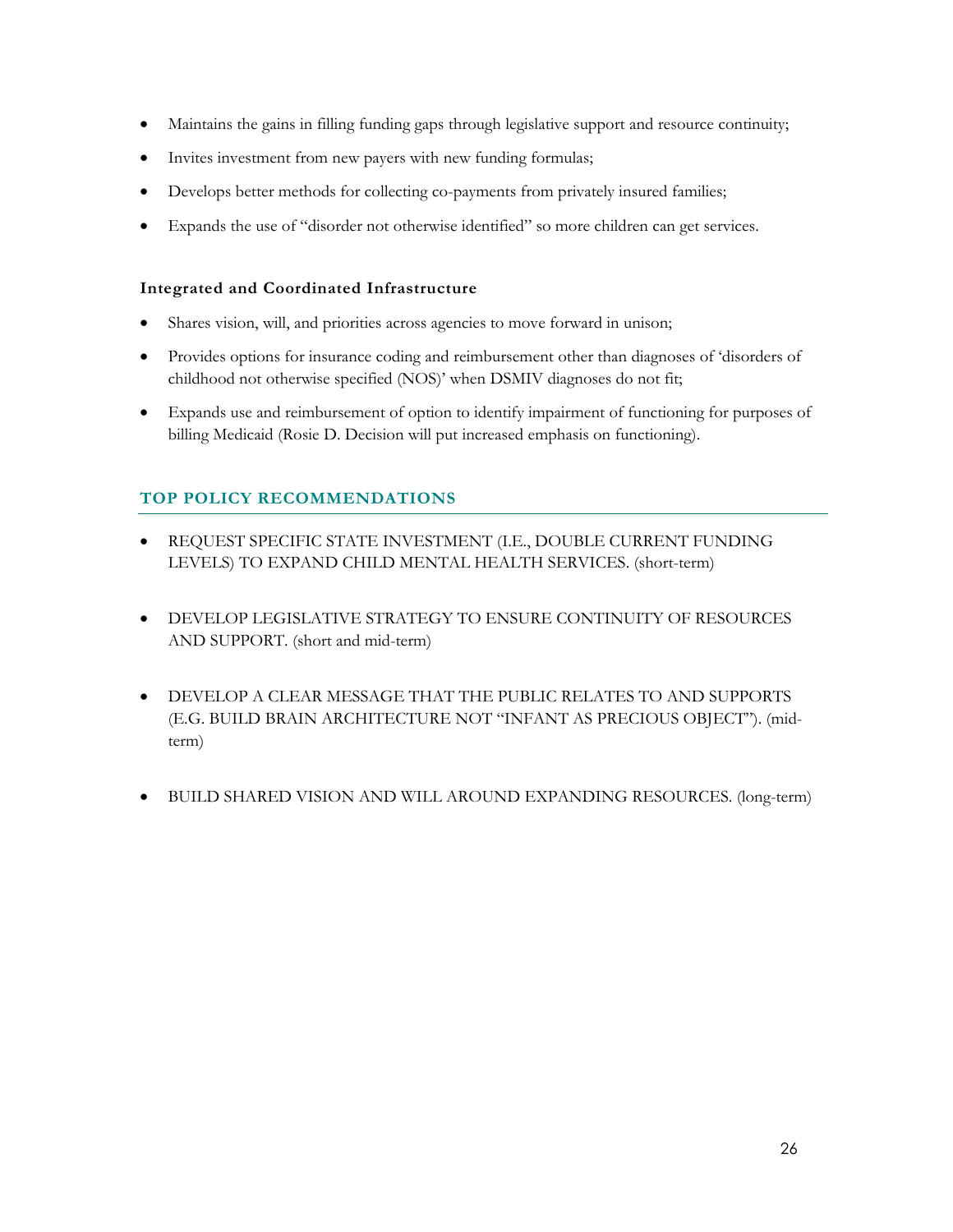# **V. ACCOUNTABILITY: TRACKING OUTCOMES AND EFFICACY**

**Facilitator: Lisa Lambert**, Assistant Director of PAL Parent/Professional Advocacy League

**Presenters: Bill Deveney**, Assistant Commissioner for Quality Improvement and Professional Development, Massachusetts Department of Social Services; **Carole Upshur**, Associate Dean for Clinical & Population Health Research and Professor Family Medicine and Community Health, University of Massachusetts Medical School

#### **SUMMARY OF WORKSHOP THEMES**

Outcome tracking and approaches to accountability vary widely across the state and are shaped by organizational/programmatic cultures and priorities. The current state of affairs does not include a united or overarching plan for coordinated definitions, measures, tools, or comprehensive data exchanges. Commendable efforts to share data, tools, and outcomes exist but only as anomalies. Infrastructure to bridge existing pilots and models across system silos could advance the utility of data already available, and widely improve program impact on child and family social/emotional well-being. Building infrastructure to support better coordination requires a shared vision among the highest level of leadership on down—a vision of programs and outcomes that cuts across different domains in a manner that parallels how children's and families' needs cut across traditional agency boundaries.

DSS has deepened its commitment to a strengths-based approach by shifting accountability mechanisms to a learning process framework. State agencies traditionally focus accountability efforts on using data for compliance purposes. Emphasis on compliance often creates defensiveness, performance anxiety, and an adversarial dynamic in unionized environments. DSS' new frame has a built-in improvement process that gives staff at all levels opportunities and tools to view data that inform decision making in terms of both practice and outcomes. The emphasis on learning from data at multiple levels—clinical, managerial, systemic—has enlisted staff to learn from mistakes, address problems, continually ask how they can do better, and evaluate whether children are improving. By shifting the focus to improvement, accountability naturally follows, and as a whole, the system can maximize the utility of outcome data to achieve better results.

Changes in accountability such as those at DSS highlight a general need to train and support the workforce in interpreting data and consistently using accountability tools. There is a wealth of data available already but systemically practitioners are not well positioned to mine it and make use of it to impact practice and outcomes. Infrastructure improvement can address this challenge. Establishing more professional networks between systems could promote communication across boundaries to reduce overlap, increase cross-sector learning, and address issues of linking different funding streams. Interagency agreements for state agencies pool money for cross-sector training and move the system forward in terms of coordination of vision, goals, outcomes, and network building.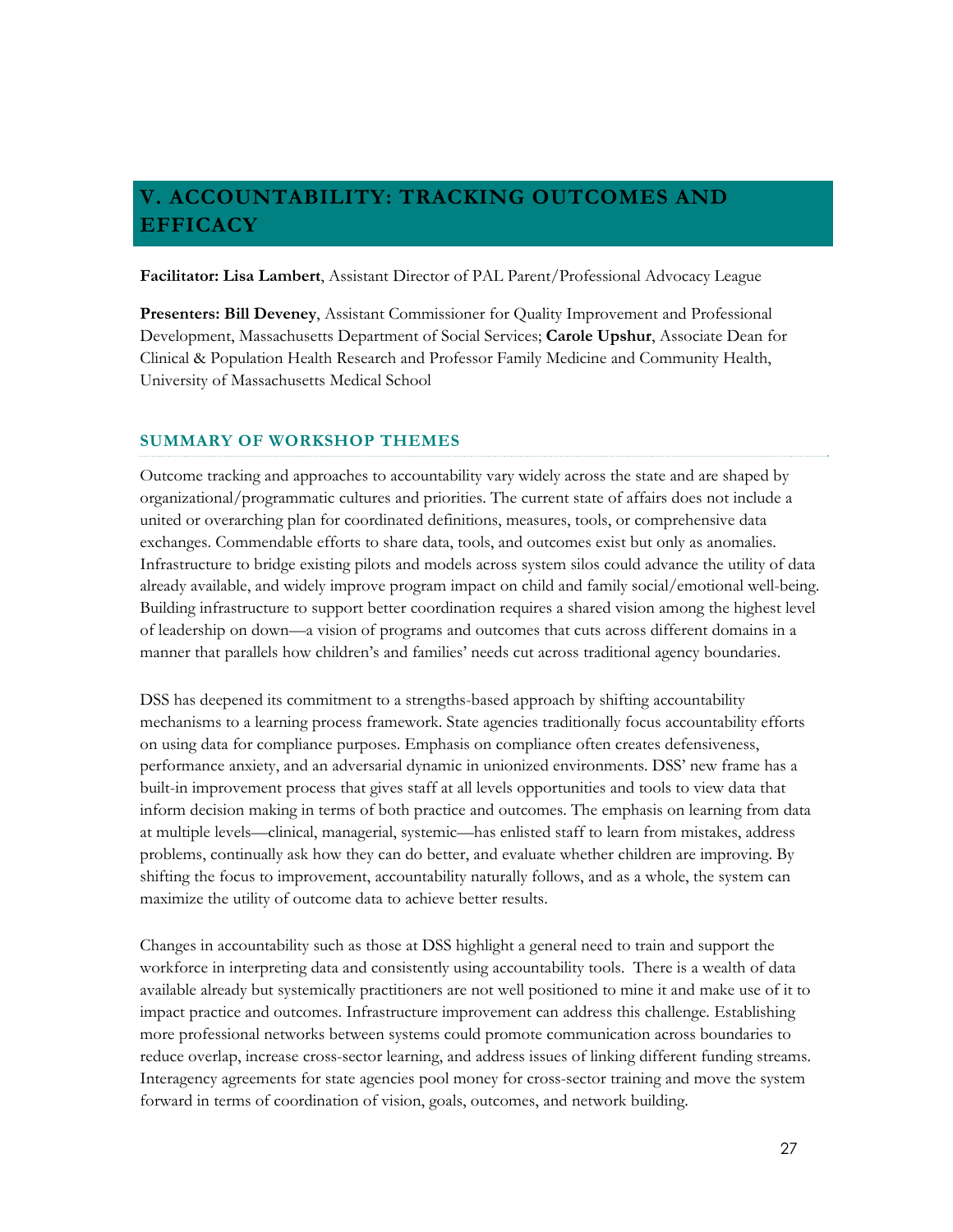<span id="page-28-0"></span>The Together for Kids (TFK) project, Worcester's multifaceted child care mental health consultation model, conducted a rigorous evaluation — tracking data at child, parent, and classroom levels — that demonstrates compelling results. The project illustrates that small efforts result in positive improvements for children. TFK also accentuates the need for standardized screenings by trained teachers for all children since those screened-in for consultation appear to be developing typically. For children triaged into the intervention, screenings reveal subtle to large deficits in communication, social, emotional, and pre-academic skills. At the parent level, however, research finds that TFK does not positively impact outcomes.

In calculating the cost of its intervention, TFK includes later costs of responding without intervening, such as parents' lost work time, setting up separate classrooms in school, and even the predicted trajectory for many children not caught early on, including school drop out, jail, and hospitalization costs (according to a national longitudinal study).

In a major leap forward during this workshop, DSS' Assistant Commissioner for Quality Improvement and Professional Development and the Together for Kids Project evaluator initiated a plan to share evidence-based, social/emotional well-being screening measures. Developed and tested by TFK, the resources would be piloted in a DSS Area Office with all young children in the system. (To date, DSS relies on the same measures for school-age and younger children that emphasize behavioral health, reduction of symptoms and functioning in school). Eliminating traditional boundaries and sharing best practices and resources such as this budding public-private partnership sets an example of needed coordination and shared accountability for the youngest children in our communities.

DSS has launched a Child Welfare Institute (CWI) for staff in collaboration with the University of Massachusetts Medical Center and Salem State College. CWI will provide training in child and social development, and welcome other early childhood professionals into the institute for cross-sector training.

#### **ELEMENTS OF COMPREHENSIVE SYSTEM FOR ACCOUNTABILITY**

#### **Family-Focused**

- Partners with families in gathering data;
- Collects data from families' perspective to fully elucidate child's experience (e.g., PAL's survey, *Speak out for Access,* which found that 48 percent of parents recognized mental health issues before child reached age four, and that more than half of the children whose families responded received medication before the age of eight and many before age four);
- Promotes home visits as an important component of a comprehensive mental health system.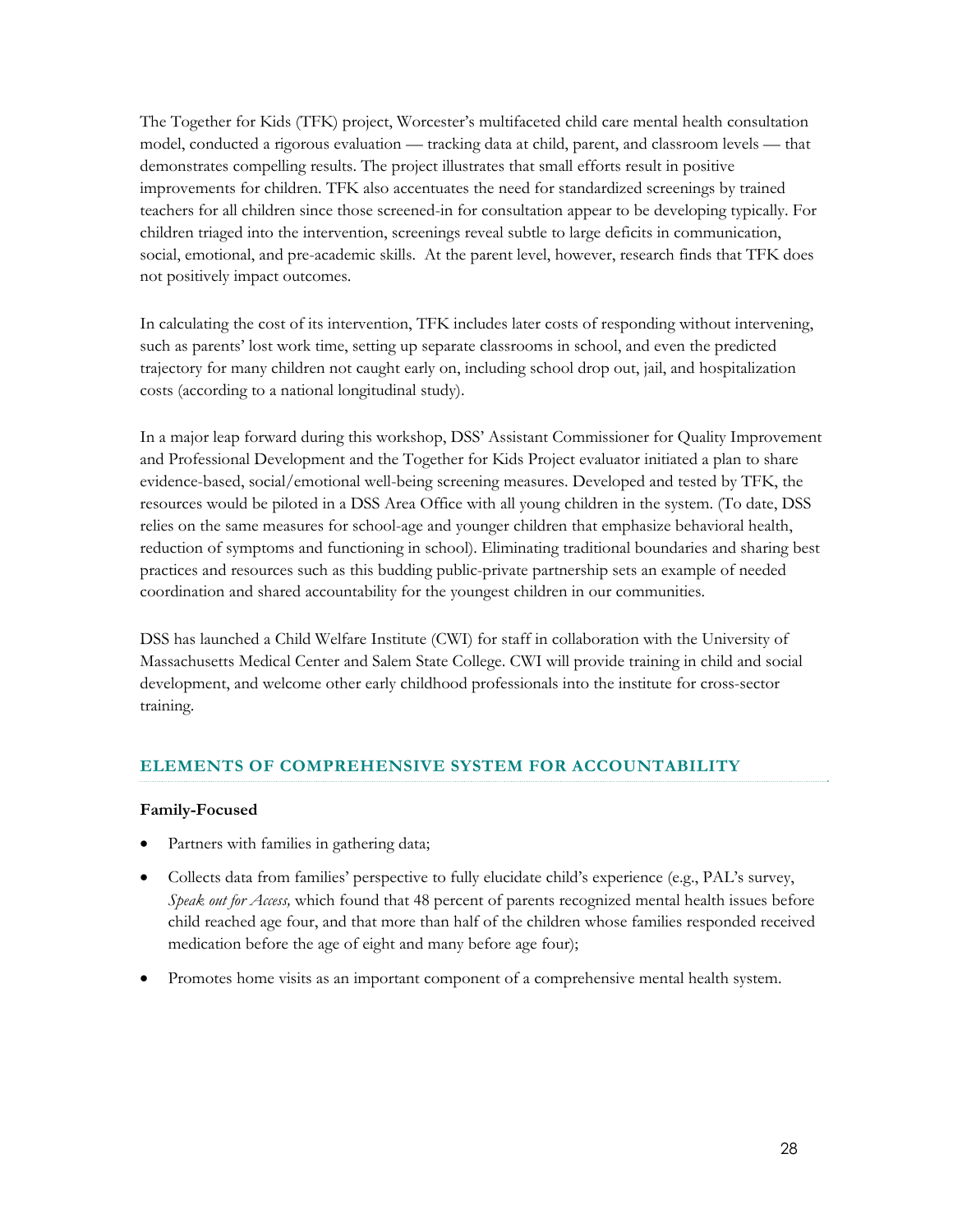#### **Workforce Development**

- Supports managers in utilizing data and generating meaningful interpretation as a way to make the wealth of information that is already available more useful;
- Builds in opportunities for professionals to persistently ask if children are improving;
- Trains teachers to manage classroom and behavioral challenges;
- Trains teachers to conduct child assessments;
- Promotes strengths-based professionalism by emphasizing learning over compliance;
- Views child care providers and staff as the front line for supporting social/emotional development.

#### **Embedded in Community**

• Utilizes schools as an opportunity for continuity in parenting education in addition to primary care settings (especially given decreases in families' participation in well-child visits as immunizations are completed at age two).

#### **Coordination and Integration**

- Coordinates data collection and sharing across agencies to yield more powerful information;
- Formalizes networking across systems' professionals to bridge information gaps, promote knowledge transfer, and to reduce overlap;
- Shares screening tools, information, and training;
- Increases capacity and quality of child care through cross-agency, collaborative responsibility;
- Uses accountability systems capable of aggregating data at child, family, and program levels to increase system usefulness.

#### **Valid and Consistent Assessment Tools**

• Uses standardized screening instruments universally in child care programs—the natural front line for early identification and intervention.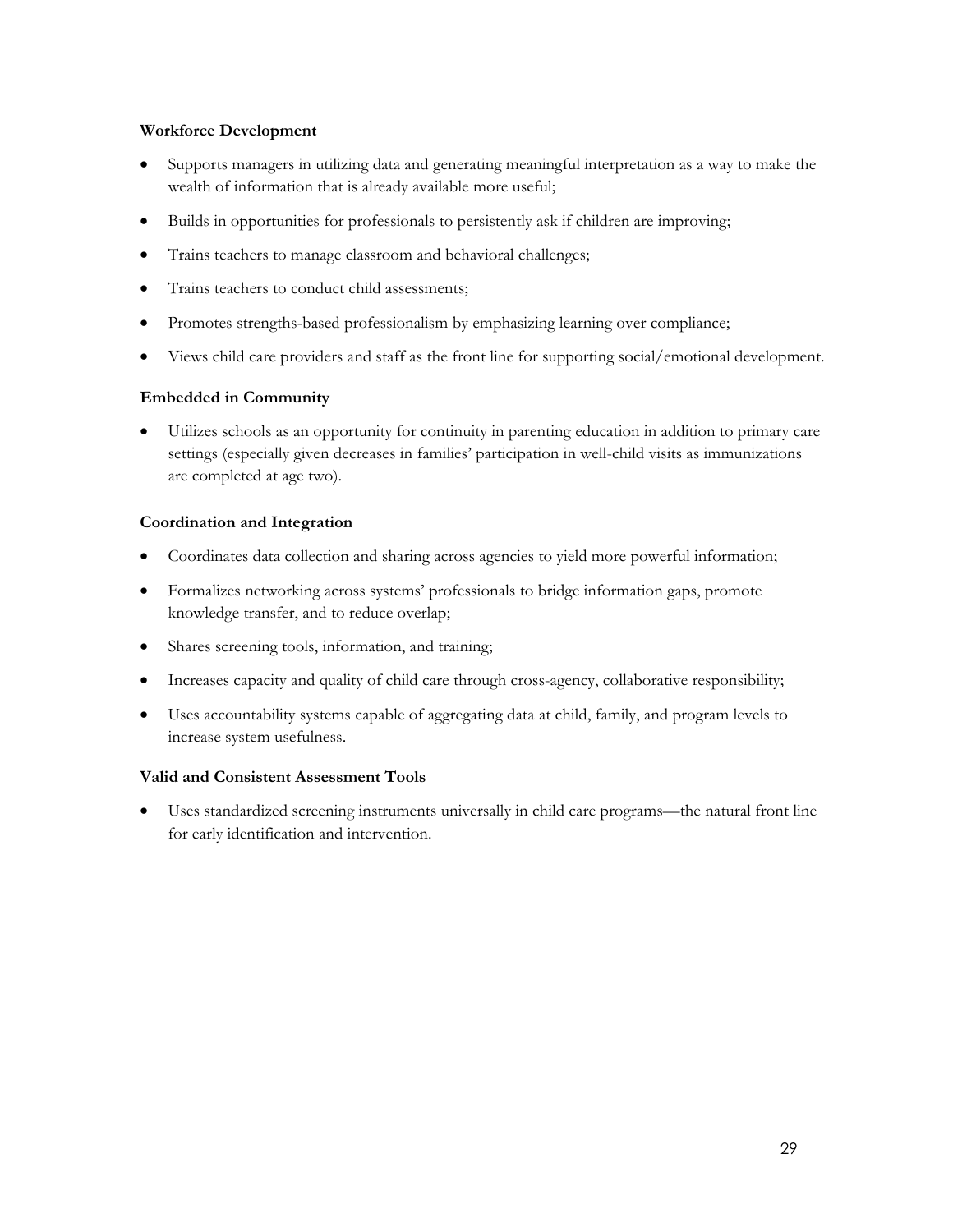# **TOP POLICY RECOMMENDATIONS**

- PILOTING TOGETHER FOR KIDS' DEVELOPMENTAL MEASURES FOR YOUNGER CHILDREN BY DSS AREA OFFICES. (short-term)
- INTERAGENCY AGREEMENT TO POOL MONEY FOR COLLABORATIVE TRAINING EFFORT (short and mid-term)
- TARGETING PARENT EDUCATION IN SCHOOLS ON HOW TO RAISE A CHILD TO GROW UP LEARNING ABOUT GOOD PARENTING STARTING IN KINDERGARTEN (I.E., THE FIRST EARLIEST OPPORTUNITY WITH STANDARDIZED CURRICULUM CONTENT. (long-term)